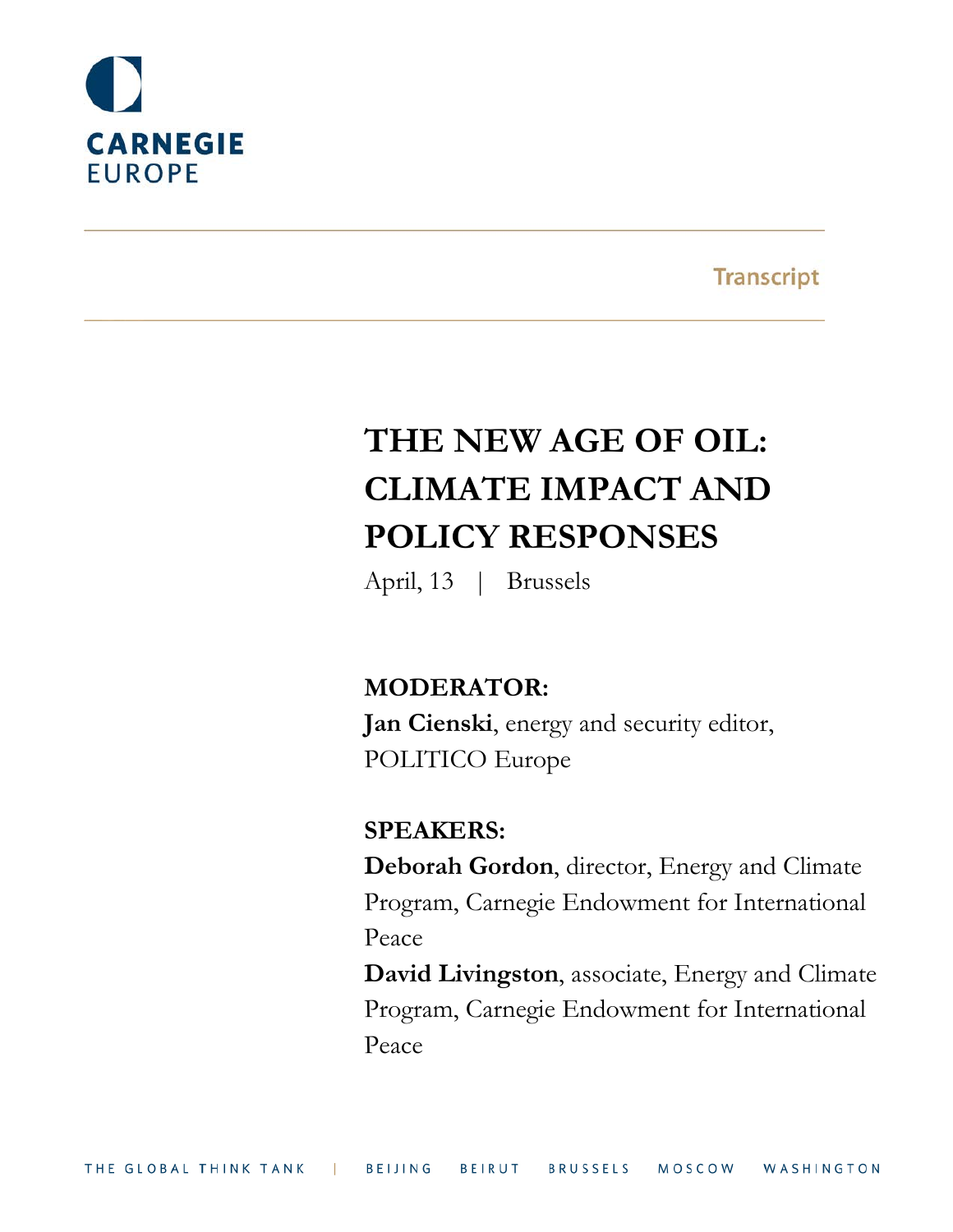**JAN TECHAU**: Good morning, everybody. Welcome to Carnegie Europe on this Monday after Easter. It's great to have you all here. My name is Jan Techau and I'm the director of Carnegie Europe and it's great to see that we have such a great, very distinguished crowd to talk about energy this morning. As you know, Carnegie Europe has set itself the task to stimulate the strategic debate in Europe and over the last few years what we have seen certainly is a geopolitical earthquake or tectonic shift.

Part of that tectonic shift that also affects Europe has to do with energy and often now people make a very easy and intuitive link between energy and its impact on geopolitics and what's often forgotten – not always but often forgotten is that there is also an environmental element to this energy revolution, as it has been dubbed, and this is exactly the kind of thing where we want to enter the strategic debate here this morning and make that the topic of today and hopefully give you something fresh to think about.

The debate about new or alternative oils that of course in Europe is often taking place is often shortened here in Europe to shale or the shale revolution, often with a nod towards the United States and the kind of impact that the shale revolution over there will have or is already having also on our energy markets and our energy security over here.

That is a shortened debate and what we want to do today is not only look at this one specific thing that everybody's thinking about and has become a bit of a token topic but look at the huge diversity of alternative oils that is already out there, already available, coming into the markets and look at all of those very specific different forms of alternative oil and their environmental impact.

In order to make it graspable and not too complicated these two very fine colleagues here from Washington, Deborah Gordon and David Livingston, have over the last – I don't know – year or two slaved very, very hard to compile an oil index and a new index is just what the think tank world has been waiting for but I think this is the kind of index that will actually not be a nice little numbergenerating tool or toy but actually something rather useful also for policymakers and for analysts.

So that's what we're trying to do here today, to give you a grasp how each of these individual alternative oils might have an impact in the entire production line from upstream to downstream and how it's going to impact, and then of course what kind of policy conclusions to derive from this. Deb will introduce the index, the methodology behind it, the data that went into it and all of the blood, sweat and tears that went into it as well, I'm sure, and then we have David Livingston giving comments and it's also great that we have Jan Cienski here with us even before Political Europe really starts on 21st, I think.

**JAN CIENSKI:** Correct. We're getting down to the single days, it's very close.

**JAN TECHAU**: Excellent, so you've got your blood pressure under control and it's great, fantastic to have you here this morning. You're going to moderate this. Jan Cienski is the security and energy editor for Political Europe, which will start officially on 21st April, this month, as most of you will know. It's great to have you here at Carnegie Europe. I will leave it at this. I hope you enjoy the proceedings. I know that a number of people will show up and trickle in once we've started, that's usually what happens here. Nevertheless, I hope that you will have all the time and all the focus that you need for this topic. Thanks to all of you for coming over, it's great to have you here. Enjoy the day.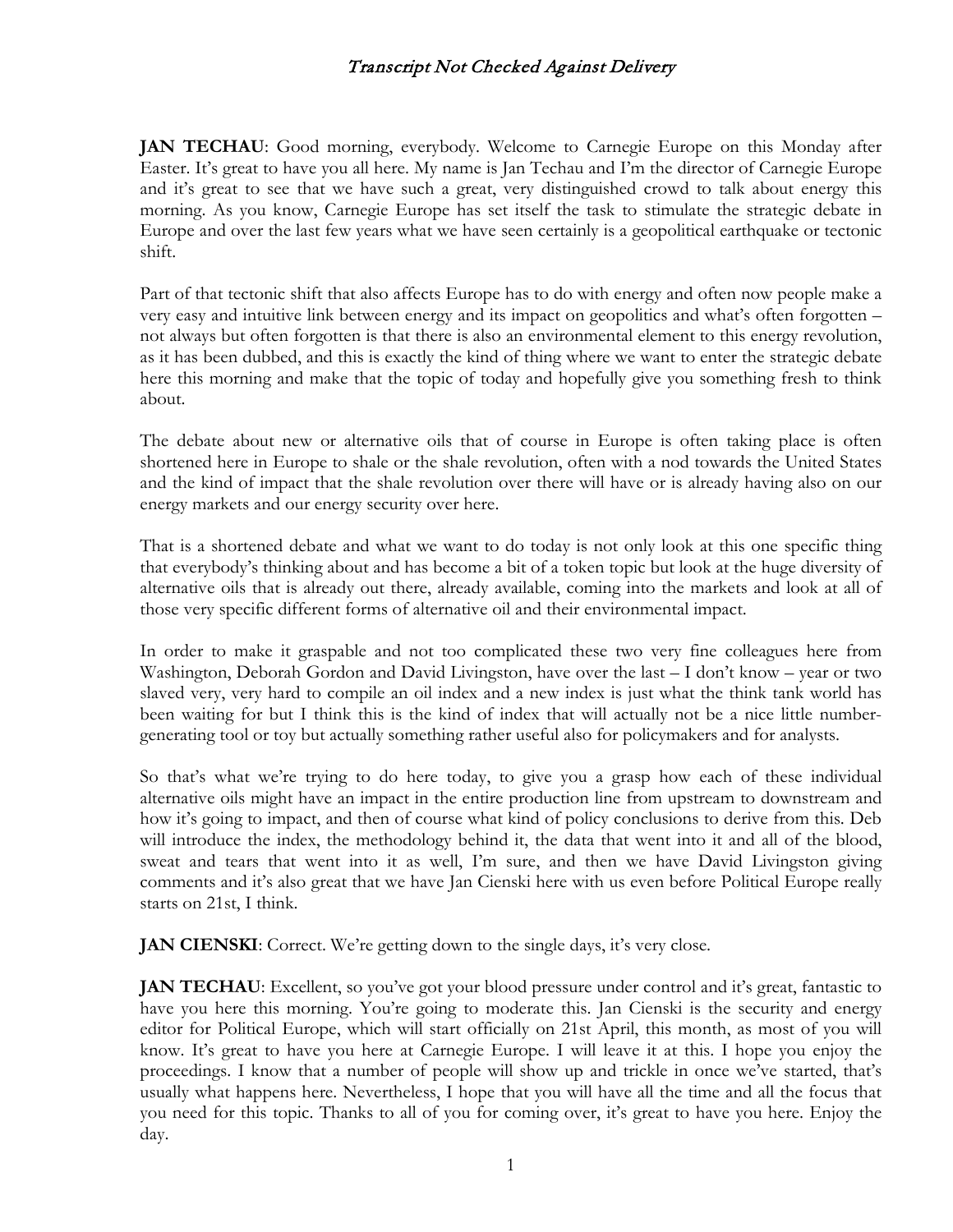**DEBORAH GORDON:** Thank you, thanks so much, Jan. We had launched the oil climate index in Washington DC last month and the very next place we wanted to come with this, which is today, was to do this in Europe because it's directly relevant. It's really relevant to every geography on Earth because oil's all around the world but it's incredibly relevant to Europe. Europe imports a tremendous amount of oil and has a lot of choices.

So we'll go through, as Jan said, why we thought to do this index, what the index is and then David and I will preview a new web tool that will be released next month that will allow people to dive into these 30 initial oils that we've modelled and start to see how they move around. We're looking at different aspects of the oil value chain, how if you can make different assumptions and different inputs, you can either reduce or even increase greenhouse gas emissions, depending on how you manage these oils.

So it's a tool with many different potential outlets, policy and investor and other decisions [?] and that's what we'll tease out in the second part of this conversation. Just to start, in terms of the oil index itself, a bit of background so the global oil market's incredibly dynamic, as we're seeing recently, high prices to low prices but a lot of the genesis of concern around the oil market was around the 1970s oil crisis. That put security of supply squarely in the centre of what we're going to have to manage, what Europe and other geographies will have to manage in terms of oil. Security of supply is one of the leading factors here.

The second leading factor that has long been in the oil market is the economics of oil; what will it cost to get oil to people. We've come from 60 years ago a very stable price of oil that made the economics of oil not a very big conversation to what you can see here starting in the 70s, cooling down a little bit again in the 90s and more recently a tremendous amount of volatility in this market.

So one node of oil is geopolitics, security of supply. Another node of oil that will always be part of the conversation will be the economics of this whole endeavour but the third one that we've really focused on is climate change because if there's not that third part of this equation it's going to be very difficult to get a durable oil policy and a durable oil enterprise that can make investments that we know can last for 40, 50, 60 years so you need to consider global climate change not just in terms of possible strengths and assets but also in terms of even infrastructure that itself is durable. If you're going to put infrastructure in places where there's going to be sea level rise or if you're going to have infrastructure around permafrost and things are actually going to get hurt or harmed it means the industry's going to be interrupted.

So climate change becomes a very meaningful both production force but also investment force to consider. Those three things together, those three aspects of oil were pushing everyone starting in the 70s toward this. Everyone thought after the interruption of the 70s oil crises and then going through now more volatile oil markets, now this big push about dealing with climate change; the movement was alternative so a lot of policies were developed in the last ten years about oil being displaced by alternative fuels.

But what we really saw in the last, I'd say, five years or so leading with the United States was oil being replaced by oil. That was really the genesis of this project, which was to say, we've got a lot of policies in force that say, how do we replace oil with biofuels, how do we replace oil with electric vehicles? But the reality is the oil market's so durable that new oils will replace old oils and those oils are quite different from each other so you have to consider those from that perspective and that was the idea behind the oil climate index.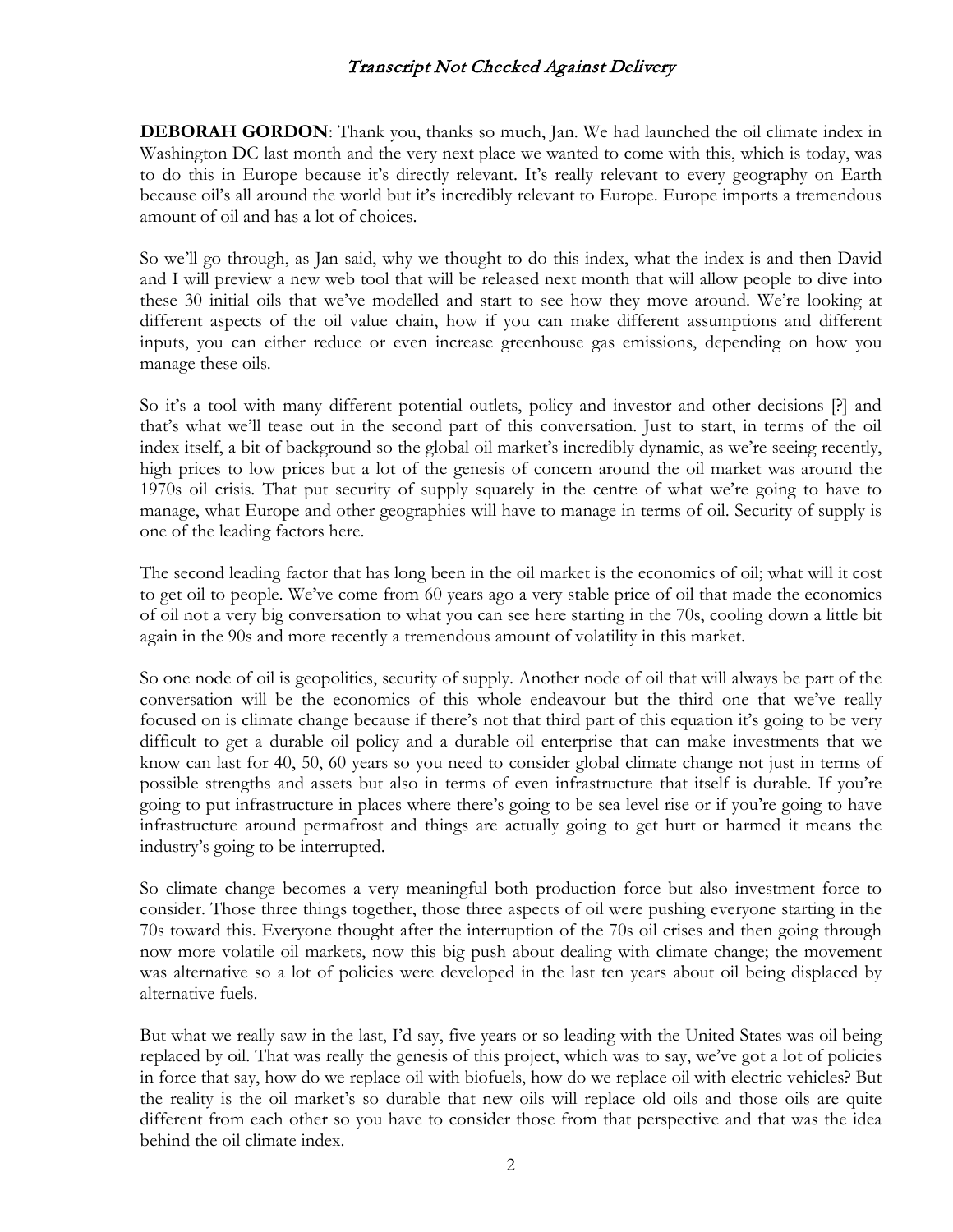So this is what is everything in the oil, in the liquid fuel oil sector is up against, conventional oil, but the reality is that this is a dwindling resource. This middle barrel of conventional pools of liquid oil is what peak oil was all about. The conversation about peak oil and oil going away, it turns out, was not really about oil or hydrocarbon, which I'll show you in a second. It was really about this; there's going to be less and less of this that's accessible that we can get to but this is what it's being... Wait, I'll not say first what it's going to be replaced by.

The reality here is that if you look at all the forecasts on oil, oil is thought to be by mid-century still the dominant fuel source, it will remain the number one energy source but interestingly, the products that come from oil are going to change. There's going to be much more of a shift away from gasoline and more of a shift to petrochemicals and petrochemical feedstock and then also to freight, anything that will move commercial stock so diesel, jet fuel. There's going to be much more of a push to a different part of the oil barrel so not only are oils changing but the products that we want out of oil are going to shift around over time as well in the economy.

This is what oil is becoming. Oil's becoming everything other than what it was so that middle barrel I showed you, the pooled oil, is no longer going to be where this industry is moving. This industry is moving to the opposite extremes of the hydrocarbon world. It's moving to very light, gassy I would call them, things that are like natural gas that you can make a good product out of. We're seeing that with the shale revolution in the [inaudible 00:09:52]. Shale oils are extremely light. Some of the Texas oils are coming out actually condensate, which is a very light end that's not even oil but you can make it into oil. So there are big debates about that, all the way down to, I would call it, more toward some of the coal, we were moving towards solid hydrocarbon, then just [?] to move back into liquid fuels. That's the bitumen in Canada, the oil sands.

Then we were talking earlier about the oil shale paragon [?] which is an immature oil in rock that you can actually advance time and turn into liquids. Estonia has it, Jordan has it, Israel has it, the Rocky Mountains have it. So we're moving more into these extreme places to find hydrocarbon but the problem is managing this and not just looking at replacing oil with alternative fuels because there's a lot of competition first in markets to replace oil with oil. So that was the genesis again for Know Your Oil creating the oil climate index, that if we don't know what we're going for... And we know physically and chemically these substances are quite different from conventional oil and actually quite different from each other. There's a lot of variety in these, the pictures that I just showed you.

It means that there's most likely going to be a very big differences between these substances, these feedstocks in terms of their climate impacts and we want to know exactly how big those were. The climate strategy is very much now around trying to get to some portion of the oil sector, the coal sector, the gas sector in order to manage climate change. We know it's derived from the burning of fossil fuels so the goal loosely out there has been said... About a third of oil resources have to be managed, have to be dealt with, maybe need to stay in the ground or the carbon cannot go into the atmosphere from those.

But this is the real climate index; which one-third? It really matters which one-third you go for, as you'll see in the oil climate index, because if you go for an oil that's a relatively low greenhouse gas oil you're going to get a lot less carbon reduction out of that than if you go to the third of the oils that are very high greenhouse gas-emitting oils and there are quite a few that are very high, for different reasons; high greenhouse gas-emitting oils.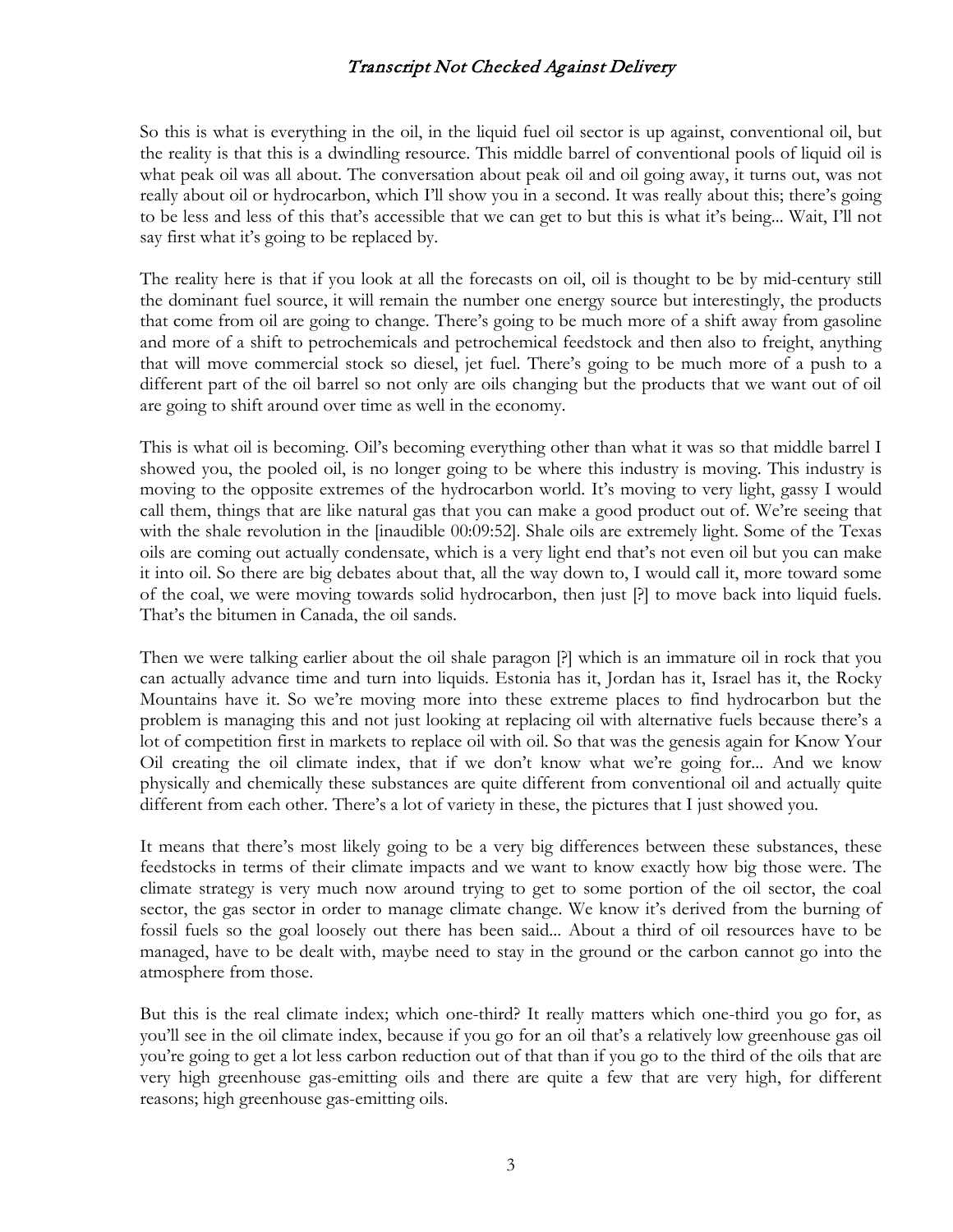There's at least an 80% difference in the greenhouse gas impacts of the 30 global oils we first modelled through the global oil climate index so the first, this index that can be applied to all oils has 30 oils modelled, as I said. There's an 80% difference. I think that that really surprised us. My researchers, my partners at Stanford and the University of Calgary, when I say us; David and I have worked with these other researchers that have models that form this index. Only 30 global oils, which is 5% of global production, in this initial run had 80%, almost a factor of two in terms of the greenhouse gas impacts. That's huge.

We do know that it's most likely that the ranges are greater because we weren't able to model all the prospective oils that are most likely very high in greenhouse gas emissions but in those oils that we were able to model there's a very big range which hearkens to pick and choose wisely. There's a real investor strategy here, there's an industry strategy here, there's an NGO strategy here and there's a policy strategy here in terms of picking and choosing these oils wisely.

This is where the oil is  $-1$  mean the greenhouse gas emissions are. I just want to break this down before I show you pictures of this 80% and some of these 30 oils. This is the oil value chain so upstream the oil value chain is... We found a tenfold difference in emissions in terms of the extraction of these 30 oils so in order of magnitude, between the lowest greenhouse gas oil to get it out of the ground, to extract it, and the highest.

Then in terms of the midstream, which we also modelled, which is the refining of this oil to turn it into the product that the market wants, there was a fivefold difference in emissions between the lowest and the highest greenhouse gas oil of these 30 oils in terms of refining them, the energy required to turn them into product.

Then it's often assumed that the downstream is a number, like all oil is gasoline and all gasoline is one number. It turns out that there is a 50% difference in our 30 test oils between the products that come into the market from each of those 30 test oils so there's even a tremendous amount of variety in terms of the product slates from these 30 different oils.

So when you sum all that together you get this and this is in [unclear 00:15:01] picked it up as well. If you sum all of them together you end up with what we ended up building, which is also in the report, a greenhouse gas emissions supply [?] curve but this is the breakdown, remember, so green is that first bar of extraction. The green here is the variability in upstream emissions to extract the oil. The silver is the variability in the midstream emissions to refine that oil and the blue is the variability in the downstream emissions for the end use of that oil.

We know that the blue will shift further because the first variety of our model had to assume, based on how we built the model, that all of the petrochemical feedstock – and you saw petrochemicals are a growing part of the oil use, oil demand – we assumed in the first iteration that all the petrochemical feedstock goes into refinery fuel gas to create heat and steam to refine the oil. But if you actually pull petrochemicals out and use renewables or very low-carbon gas in you can end up with even a reduction in the blue bars here in terms of end use because more of this balance can go toward a noncombustible petrochemical feedstock because you don't burn petrochemicals to get value out of them so you don't get CO2 out of that.

The last two slides are just to give you a sense of exactly why the market's not going to work unless you not only had an oil climate index, you bring more oils under it and have actual policies to manage what we found, that oils are quite different from each other and you need to manage them carefully, you need to select them wisely in order to strategically get the most carbon you can out of these oils so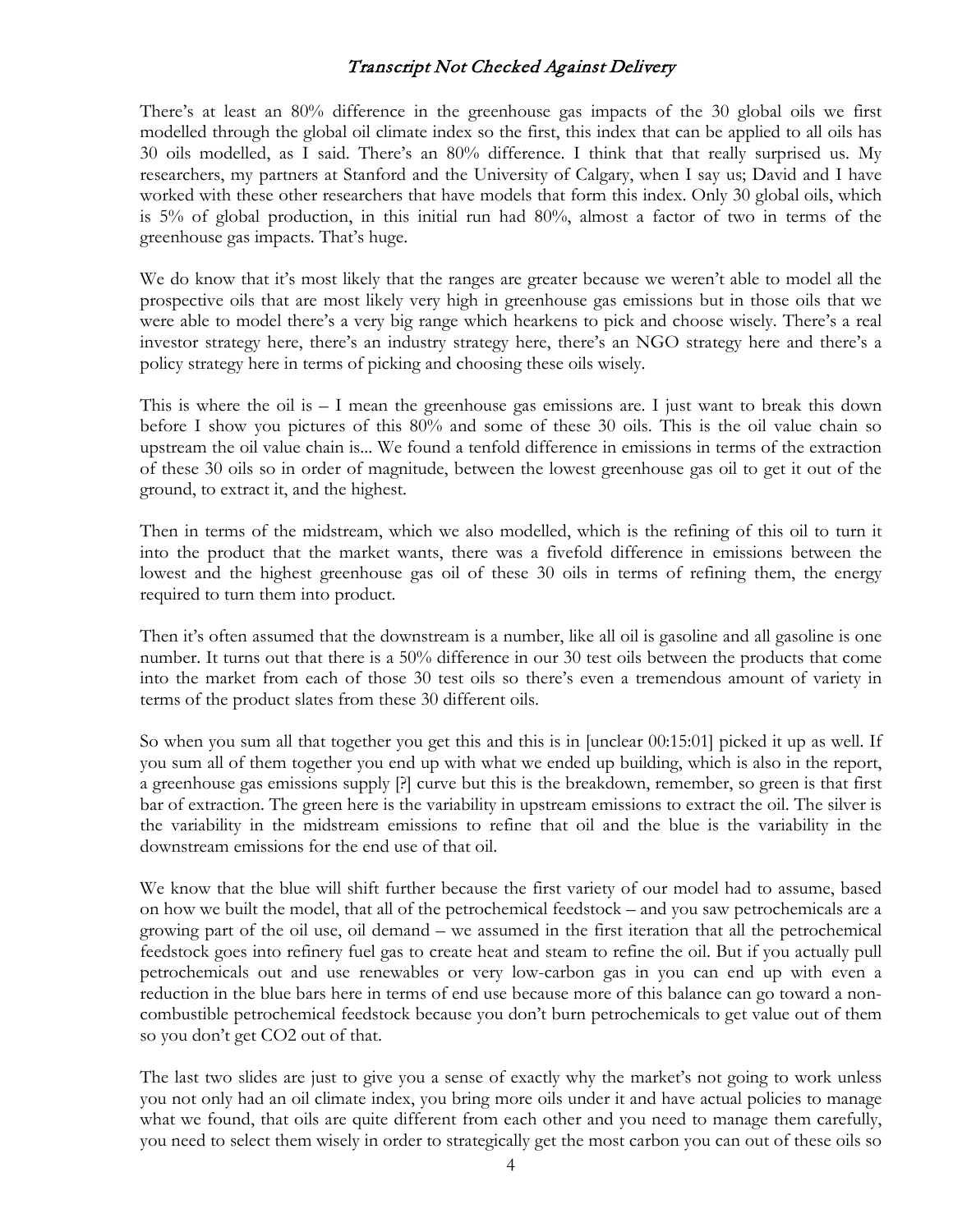you're not putting an undue burden on industry or promising something you can't deliver because all oils are so different that if we're going to march them [?] in terms of their climate impacts we have to be very strategic in doing so.

This is why we can't let the market do this and we need policy. There are two slides that show problems that the market has right now. Production supply; production supply costs are out there now, you can pick them up. This is Reistad [?], Citibank, Citicorp has one. I'm trying to think; there are different IHS; Sarah [?] has one. But basically not only do oils put out different greenhouse gas emissions, which is the oil climate index, they also cost very different amounts of money to get them out of the ground.

The problem is those variations are not in sync so you can find oils that are very cheap to get out of the ground that have high emissions. You can find oils that have higher production costs, that have low emissions so if you're going to allow the market economically to figure itself out in terms of what oils to invest in and what in the short term to take out of the ground and what in the long term to not take out of the ground, that will not be correlated necessarily with greenhouse gas emissions. We might be taking some very high greenhouse gas-emitting oils out of the ground because they're cheaper to extract but in reality they have very high full greenhouse gas emissions. So you need to have more information and policy because business as usual won't consider the climate but investors obviously will go to production that's the cheapest first.

The second reason why you need policy for oil is not just the beginning of the strategy [?] in terms of production costs but it's also in terms of product value on the downstream end use, the end of the value chain. The industry is very good at turning every bit of carbon in oil into product. Sometimes it's bottom-of-the-barrel pet coke and it's not very valuable but there's a use for it. It turns out that a lot of oils that have a lot of value in them in terms of total product value are very high-emitting. You basically get more oil out of heavy feedstock, you get more product out of a heavy feedstock than a light feedstock so you can turn it into more barrels of product. You don't conserve volume so a barrel of oil can turn into more than a barrel of product.

What this shows you is you get more product and more value out of some oils that are very high greenhouse gas-emitting which means again economically there's a real push to taking some oils out of the ground that are very highly greenhouse gas-emitting and then there's a high product value to some of the highest greenhouse gas-emitting oils. So the market is pushing toward a higher greenhouse gas world in the oil world and not a lower greenhouse gas world, which is why we so desperately need policy here to at least price carbon, cap and trade carbon – we'll talk later about different policies – but you need policy in order to restructure this market to consider climate and not just user [?] economics.

That is the end. We can certainly go into more questions about the index. I didn't want to walk out on you, which I can be known to do. We're going to just show you – this is the wonky [?] part actually but it's an animated wonky part – to show you the web tool that's going to be coming that will allow folks to either enter at a very novice level or through the web tool go into the models themselves. They can actually dive into the models themselves and change assumptions and forecast and do things and see what comes out.

I should say – I didn't say it up front but I think it's one of the most exciting parts of this project – we used an upstream model called Objet [?] which comes out of Stanford University that's used by the European Fuel Quality Directive and by the California Low-Carbon Fuel Standard. Adam Grant, the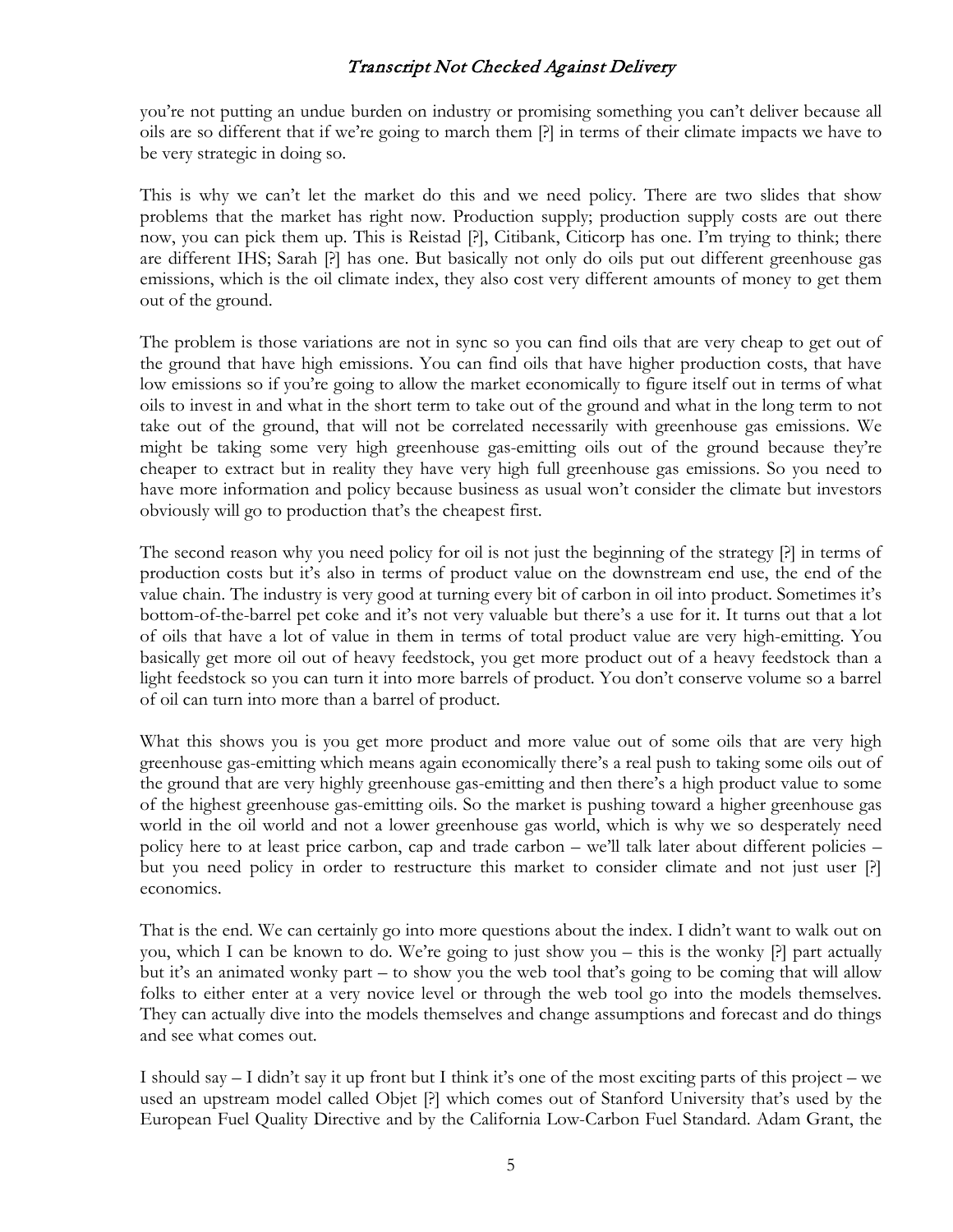developer of that model, is one of our co-authors and it's fantastic and he has grown out the model and expanded it through this project.

But we also, through my other colleague, Joule Bergerson, developed the first open-source refining model as part of this project so that up to this point in time if any of you ever wanted to understand a refinery you'd have to spend hundreds of thousands of dollars to model it. That's actually going to be open-sourced in this project, the first ever, which I think is fantastic because the refining sector has a lot of questions from Europe and elsewhere about the refining sector and the future of it and how to manage it so I think that will be really helpful.

Anyway, this is the web tool. What it first does is it builds this emission supply curve that I was referencing, where the colours are categories of oil based on their oil-emitting categories so with the greens you'll have the light oils, you'll have the more conventional oils. Those are the lower-emitting oils and then you have, the blues get into watery oils. They can either be depleted and watery oils, they can be deepwater oils and then the dark charcoal are the extra-heavy oils. So you can see the marching up of different emissions and then this is the current production value that we have.

What we'll do with phase two is we want to also match this with the resource capacity so it's not just what you're producing today, it's how much reserves of these oils that tells you a big part of what their carbon potential will be so we'll do that in the second version. But we have our 4.5 million barrels of oil in these first 30 oils that we've modelled and there's a range of about 80% in terms of their emissions.

The next tab is comparing oils and you see where the oils are in terms of the three different metrics we can sort them by. The default is by greenhouse gas emissions per barrel of oil that you're going to produce. You can re-sort them. David, do you want to do megajoule? You can do greenhouse gas emissions per megajoule of oil. This is how much energy comes out and then you can do the greenhouse gas emissions per dollar value of product [inaudible 00:23:12] at the end and you can see how much that flips the oils round when you look at them in terms of their emissions per value of what they produce to the economy.

We can also delve into where the emissions are hidden in this oil supply chain so this is the total emissions. You can do upstream and you can see where the oils re-rank when you're saying high to low in terms of their upstream emissions, their midstream emissions and their downstream emissions. Then you can sort them by oil type, which I was just showing you, comparing oils to like, very, very similar oils. Then you can sort them high to low and low to high so you get a different sense of where you are.

What this lets you start to think about is where do I dive into each of these oils in terms of reduce their greenhouse gas emissions because there are two reasons why you'd ever save price [?] carbon. The first one that the world started with, which is a much harder task, is to say, what price carbon do I have to put to get alternative fuels into the market or people out of their cars? That's the demand response; very, very high price in order to get people out of cars, to get people not to buy cars, to replace all cars with electric vehicles. We've seen that is an extremely high price. Even \$100-a-barrel oil wasn't really enough to turn on much of anything in that regard, or very slowly turn it on.

But also the second question was what is the price that you would have to impose on oil in terms of a carbon tax in terms of cap and trading to actually shift the supply of what investments would be made by the industry? You can start to see that there's a lot of variety here so it's a much lower price on the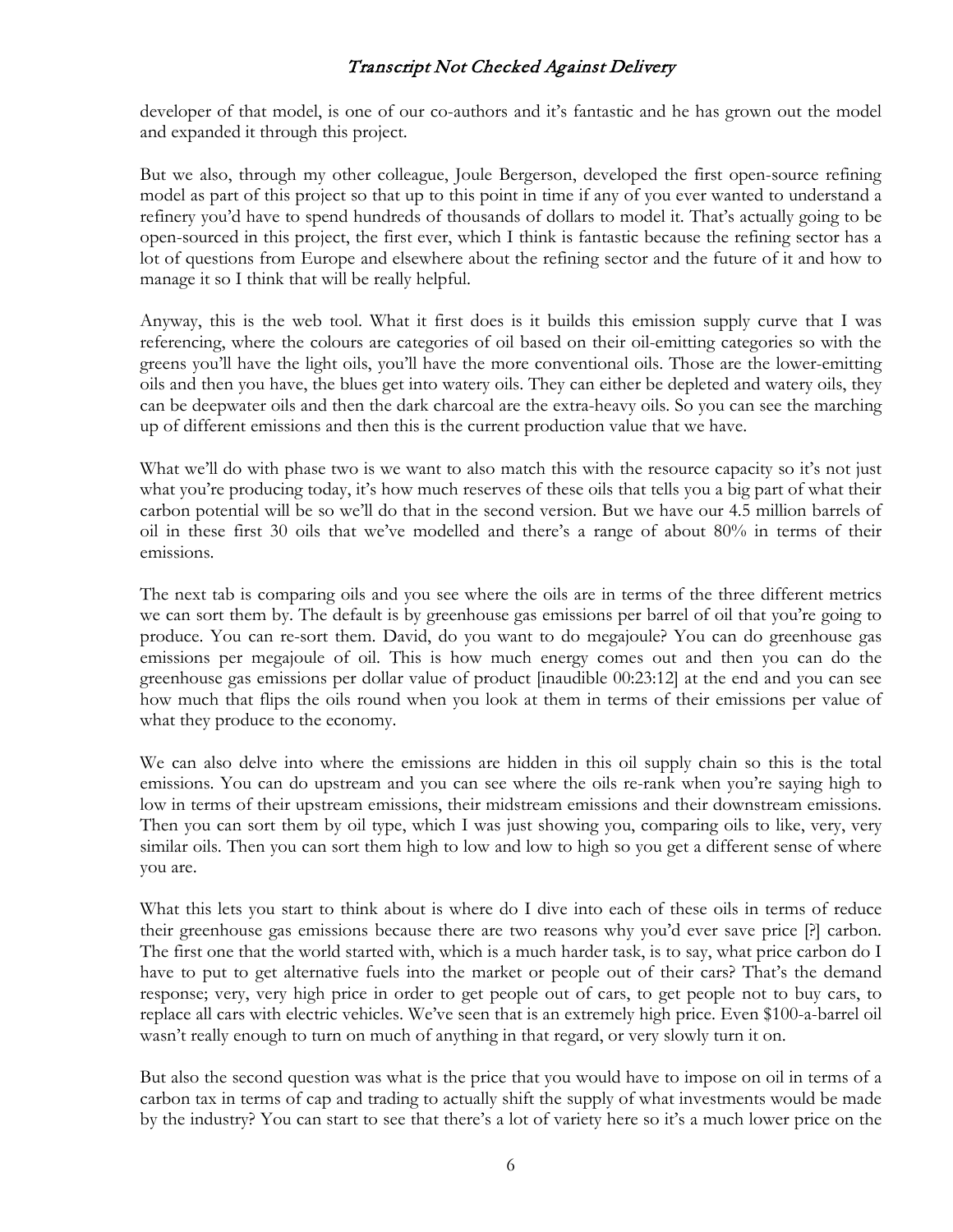margin to get different decisions made upstream, midstream and downstream on these oils to start to cut and nick away at the carbon that's embedded in these oils.

So then the next page – let's go to drivers first. Drivers starts to plot where these oils stack up in terms of specific aspects of what make these oils different and the one that I wanted to explore – we had eight drivers in the final though it's being coded right now so there'll be more things to sort them on but gravity is a good one just to show you now. Gravity's interesting because up until this point in time API gravity is the weight of an oil and it's how the oils trade. Oils are traded based on their gravity, how heavy or light they are, and on their sulphur content. That's the big thing that creates value in the market right now; very simple.

So for a long time it's been assumed heavy oils are high-carbon, high greenhouse gas and light oils are low. It turns out, you can see in our sample oils here – the light green are light oils and the grey are heavy oils – you can see there's some reality to that but the real reality to that is out of these 30 test oils there's a lot of variety when you look at the gravity of these oils. We can't say these gravities determine greenhouse gas emissions because there's no correlation between oil and its gravity.

If you look upstream – go down here, David, to upstream – you can see again if you look at extraction greenhouse gas emissions and you're looking at gravity, there's no meaningful way to sort oils and say, we have to somehow attach a fee or discount, high oil sands. Oil sands are the only problem. The reality is there is a lot of opportunity here to get to the carbon-bearing nature and the greenhouse-gas nature of these oils and gravity will not do that for us. Another breakdown and how the simple information in the market right now really doesn't help with climate change.

Then you can go into the model parameters so go up to the model parameters and let's see. Actually I think we decided this shows better. Go back to – oh, it does. This gets you to be able to start to see whether – yes, do flaring. Flaring's a big problem in terms of... I'll tell you, there are four categories of oil which will give you a sense here. There are four categories of oil that we had figured in and computed in our model that were the most difficult to manage in terms of their greenhouse gas emissions. One of them is gassy oils where the gas is not sold but flared and burned off and that's what you're seeing here when David moves the flaring ratio. So if we can make all gassy-flare oils operate like Norway operates, which basically in the 70s said it's illegal to flare gas... We don't do this in the bulk of [?] North Dakota, we flare gas; Nigeria flares gas. Everyone around the world tends to flare gas; Russia certainly flares its gas and Norway doesn't so Norway has a gassy oil that's actually very, very low greenhouse gas-emitting so that's an easy thing, to start to figure out what to do here.

This lets you play with it. The second category of oil that was very problematic for us was watery, depleted oils. Oils with a lot of water in them and less oil remaining in the reservoir means that you have to lift in some cases 15 [?] barrels of water to get one barrel of oil out. It takes a lot of energy to do that so depleted, watery oils – Indonesia has them, California has them – there are a lot of depleted, watery oils that are very problematic.

The third category of oil which Europe has zeroed in on already is the ultra-heavy oils, especially the oil sands, which have a lot of carbon so that was a problematic oil in terms of greenhouse gases. Then the last category of oil that we want to delve into more in terms of land use is oils in extreme environments. We have China, Russia – Russia's Bakunin [?] field here that's 35,000 feet deep but the Arctic oils will have real problems in permafrost. There's development in areas that are highly forested. Those are going to be difficult oils to deal with in terms of greenhouse gas emissions too so those four categories of oil will have more parameters to play with but you can see why we picked these parameters. Water intensity was one because it's very much related to greenhouse gas emissions;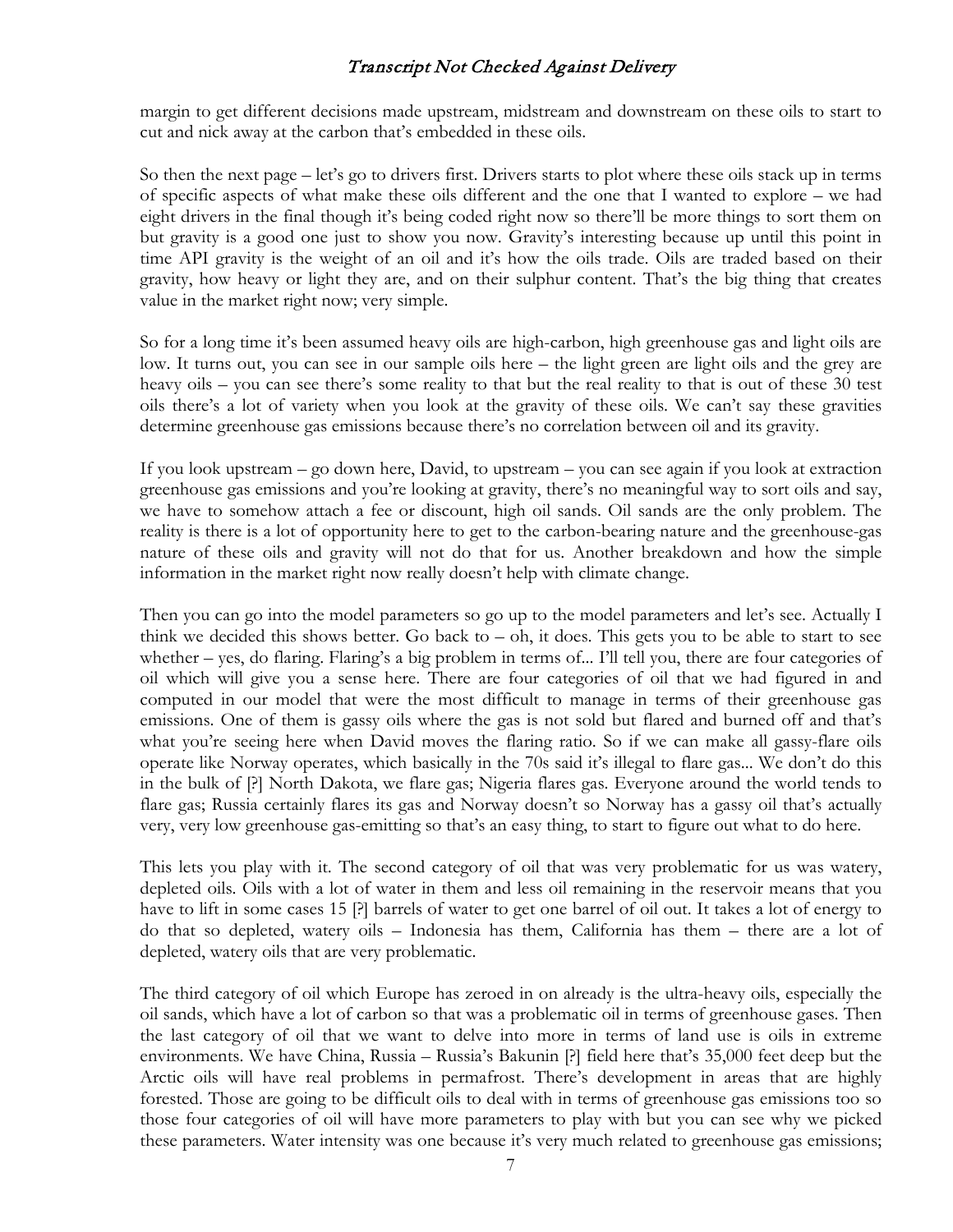flaring is another which is very much related to greenhouse gas emissions. So you can start to see what policy levers might do if you can reduce flaring, reduce steam input; you can see what they do in terms of greenhouse gas emissions.

Then last but not least, which one did we decide, Indonesian dirty [?]? Here you can go into an oil itself and get information on that particular oil. Up until now it's all been about the tool which is comparing oil to oil, which is very much what the story is here but in order to get information on that particular oil you can go here and see factors about the oil, its gravity, its depth, its production, its location; you can see where its emissions are now and then you can play with ladders [?] and see how its emissions change so change the steam to oil ratio here because this is a high-steam oil. You can see how – you're looking at the top bar here – how emissions change when you change how you generate your steam.

So Indonesian dirty, for example, might be a great example of where renewables work in the oil sector, that if you're going to generate your steam using concentrated solar you've done a tremendous job just doing that by bringing renewables into the oil sector, which is another conversation. But in addition to that you're reducing your emissions because you're not using gas or pet coke or coal to generate steam to get that oil out of the ground so you can start to see where those policy levers are.

I think I've given a...

**JAN CIENSKI:** Yes, I think questions [unclear 00:31:01]. Thanks again for asking me to moderate this panel and for the first question I'd like to ask David; Deb talked a lot about potential policy levers and how industry and government could use this data but first of all, are you seeing anybody starting to use this kind of information and what potential do you see for it shaping public policy?

**DAVID LIVINGSTON:** Thanks, Jan, and thanks also to Jan Techau and to the team here at Carnegie Europe for hosting us. I think Carnegie Europe's profile in terms of strategic thinking on Europe's challenges – and that's across the security space, foreign policy space and increasingly the energy space – is unparalleled and they're doing a great job here.

I think the question you ask is important and it's relevant of course that we have someone from Political Europe here right before Political Europe launches because at the end of the day you can force data into the market, you can force data in front of policymakers but it's politics at the end of the day that decides this sort of thing.

As Debbie alluded to, what's really interesting about this project is that even as we're developing new information and new data some of this has already been integrated in some fashion into an existing EU policy which has undergone a lot of debate over the last several years and that's the European Fuel Quality Directive. So the justification behind the EU Fuel Quality Directive was that, as Debbie talked about, it's inefficient to just address the transport sector or transport fuels and oil via a carbon price. You could put it into the existing EU emissions trading system but the problem there is that the carbon price needed to incent [sic] fuel switching, for example, in the power sector is very, very different than the carbon price and much lower than the carbon price which would be necessary to actually have an impact on the emissions and on technology choice and on fuel choice in the transport sector.

So what you would do, when you include the transport sector writ large you include all oil and all oil products into an emission trading system, for example, or into a single carbon price across the economy you do possibly get efficiency gains in the short run because you're looking at the lowest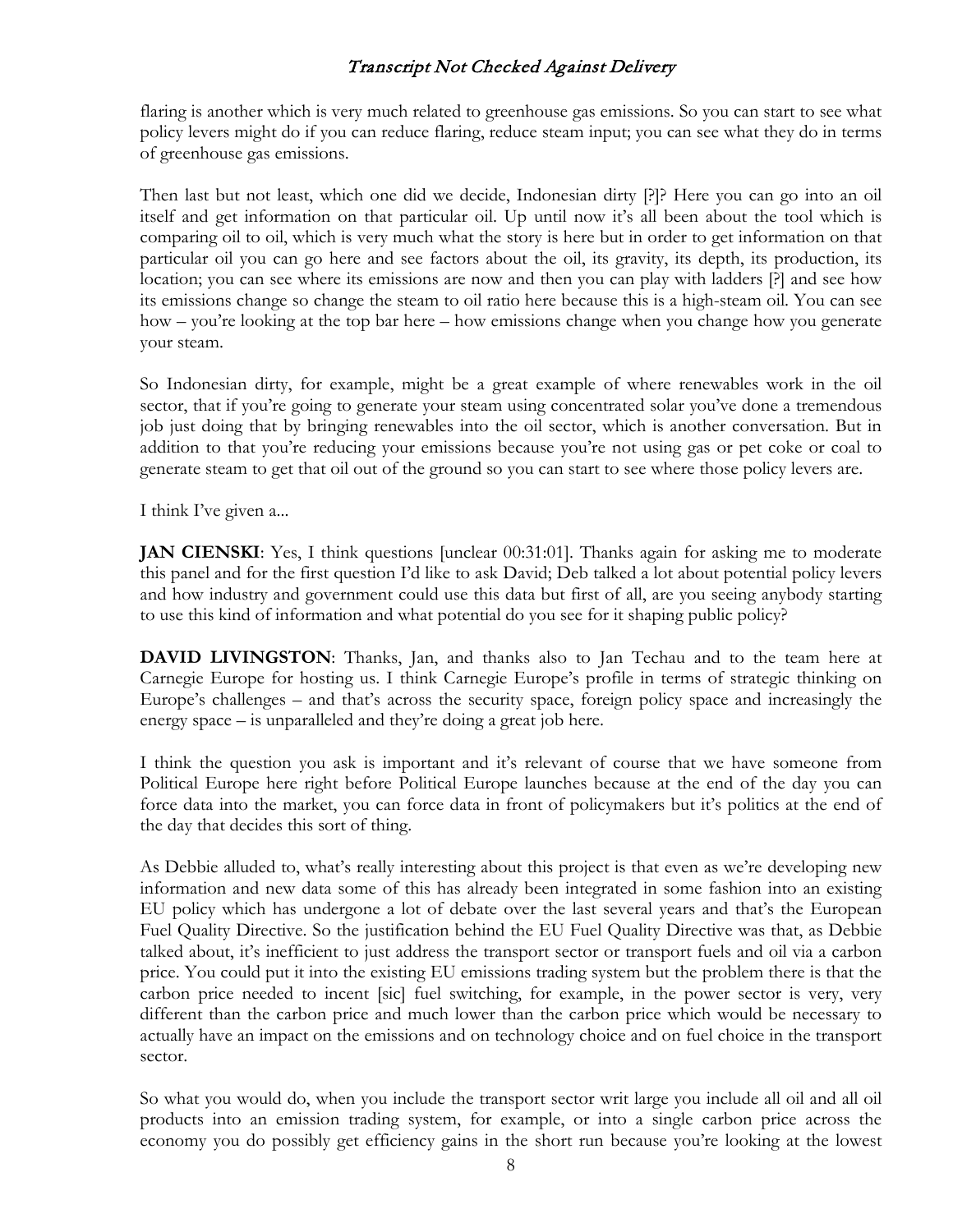cost mitigation option but most of the mitigation will flow away from the transport sector into the power sector and to industry where there are lower cost mitigation options available on climate change.

So if you truly do care about long-term change and you truly do care about changing infrastructure decisions and changing long-term investments then there's a bit of a disconnect there because you're building up to the low-hanging fruit in the short run but you're losing sight of long-term or systemic change. So I think that was the thinking behind Fuel Quality Directive, that what you would have is a policy where you would require the carbon-intensity of all the transport fuel sold within the European Union to decrease incrementally year over year and you would give industry multiple different options to achieve that. You'd allow them to switch from higher-carbon oils to lower-carbon oils, you would allow them to sell more biofuels or even more electric fuel for electric vehicles, or you would just have them reduce emissions associated with refining with the transport and with the marketing of those fuels.

This was very, I think, laudable and eerie [?] and it had merit in terms of the ambition of this policy but it ran into a number of challenges that were both external and internal. Externally the policy was seen by some as targeting, for example, the Canadian oil sands. The reason for that is because there was insufficient data to represent the full heterogeneity of emissions of various different oils globally and so what the European Commission did is it targeted conventional fuels as one basket and then it had a few categories of unconventional fuels that it gave higher emissions-intensity ratings to. So it had all conventional fuels, then it had the oil sands, for example, not necessarily in Canada but Canada's the largest producer of these oils sands. Then it also had oil shale and oil shale, as Debbie mentioned; there's a large resource base in Estonia and so even within the EU, though it got less press, behind the scenes there has been a very difficult political battle even before energy security was pushed to the forefront by the Crimean crisis, there was a bit of interplay in the background, especially at the European Council level, between Estonia and others who were more enthusiastic about the Fuel Quality Directive because this would perhaps not ban those high-carbon fuels from the EU but would make it more difficult for them to enter the market. They would have seen a discount in the market.

Then on the Canadian side, of course, there were threats of action being taken at the WTO. I was working at the WTO at the time and I can attest that there was a lot of catching up, people doing their homework on what exactly is this Fuel Quality Directive and what if there actually is action at the World Trade Organisation and is this a defensible policy or not, will it meet its environmental objective and does it discriminate unfairly or is it really making these choices on the basis of environmental policy?

I think that regardless of what you think about the merits of the Fuel Quality Directive and Europe's past efforts, what it's really suffered from is a lack of insufficient data [sic] and that's the difficulty of finding out where these oils come from. So I'd highlight that there's immediate action that can be taken on the policy side, maybe not to design the perfect policy today but to enable that policy to come into place later. I think the importance of data collection can't be underscored enough so for example, when oil enters into the European Union it's mandated that the origin of that oil is reported.

But in the lead-up to the fuel quality directive what we have is a situation in which when oil products enter the European Union, so when petrol or diesel was imported into the European Union market there was no requirement for the origin of the oil used to produce that petroleum product being reported and we didn't know the origin then. Similarly when you had intermediate feedstocks that would go into refineries so you would have some naphtha or various different petroleum products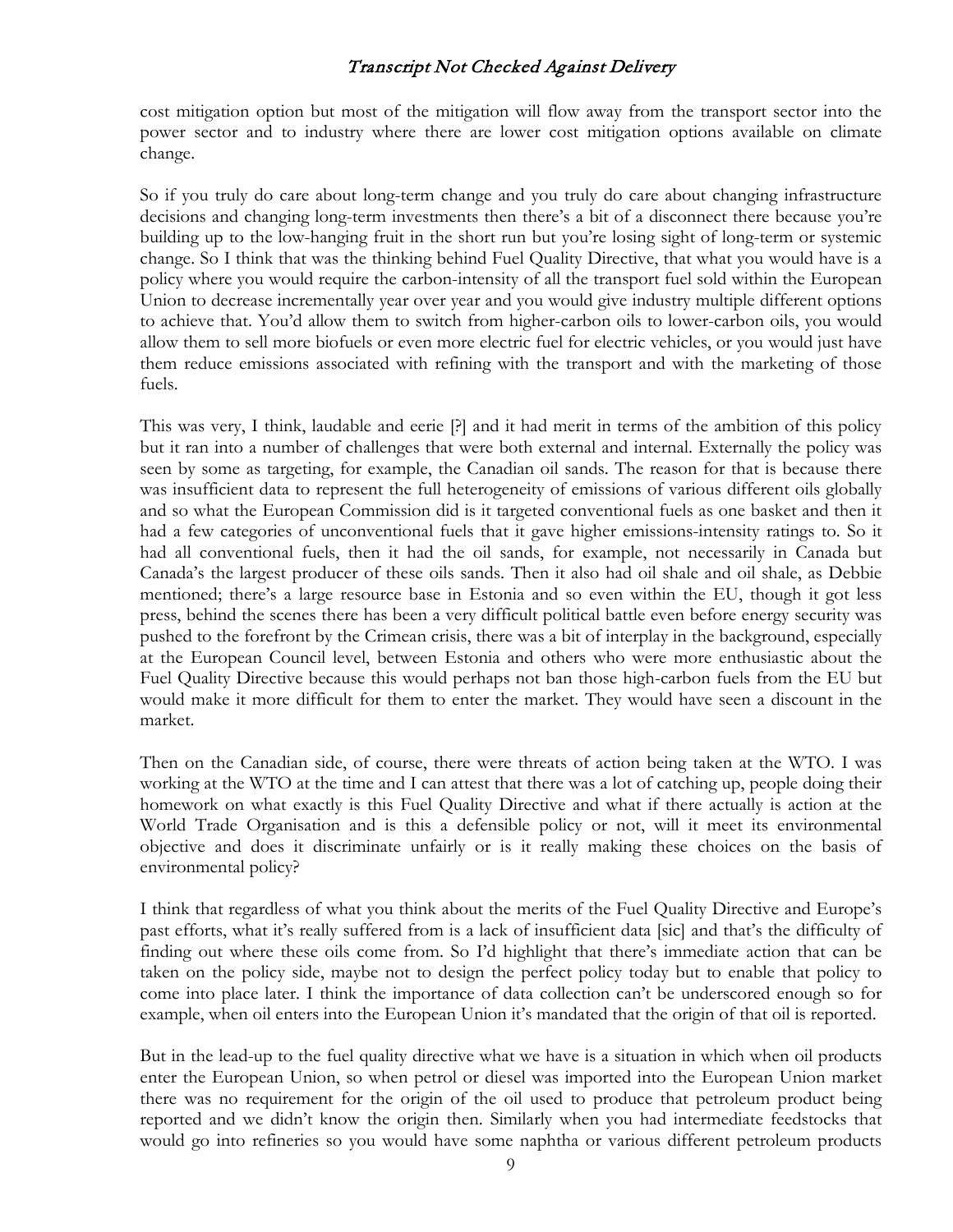which would not be sold onto the market but which would then be put back into refineries to help refine other oils; when those would be brought into the EU similarly the origin was not reported.

This was also true of feedstocks that would go into petrochemical processes, which also eventually might end up being feedstocks for transport, of course. So what you have is a sector which, unlike coal or gas or others, which is global, which is relatively liquid, globally traded and which has products at multiple different parts of the value chain that are traded amongst themselves. So I think the challenge here and the reason that it's so important, I think, to make this a broader discussion about the Fuel Quality Directive, about similar emissions intensity standards – there's one in California – looking at opportunities to link these and to make them more coherent and to ensure that they're not trade-discriminatory and to ensure that they'll be robust and stand the test of time, is because the problem is global and you can start to regulate it on a local level or a national or even supranational level like at the EU but at the end of the day this is a discussion that has to be made a priority by the EU, by the US, possibly carry forward to Paris later this year and look at opportunities at the beginning, before we have the data to craft the perfect policy, to collect the data necessary to enable us to address oil down the road.

Oil and the transport sector will possibly be one of the most durable aspects of the fossil fuel sector, simply because we don't have immediate, scalable alternatives to oil and to fossil fuel-based transportation systems at the moment and so I think we have to see this as a long game and we have to put in place the infrastructure at a global level with governments leading the way and then industry following the rules they set but with governments leading the way on getting the data necessary to be able to implement these regulations down the road.

**JAN CIENSKI**: So have you talked to people in Washington and Brussels about the index, what's their reaction been and can you see them start to incorporate some of the findings of the index into their policies?

**DEBORAH GORDON**: The initial talks have been in California because of the low carbon fuel tender that David mentioned and what we're finding in the US – it might actually be better in Europe – is that the energy policy oversight is extremely fractured in the US, whether you're talking about Federal government with the Department of Energy or in California with the California Energy Commission; the reality is that energy policymaking in the US is really post-1973. It hasn't been around very long and it's very much around security of supply and perhaps price of fuels and forecasting in that regard. So we have a much better audience in the Environmental Protection Agency on the greenhouse gas side, or the California Air and [?] Resources Board and we have started to talk to them because we don't need that much information or secret information from government in order to do the oil climate index. I think that's a real point.

The information that we need is provided for in the marketplace in order for companies to market their oils in the first place. They have to provide these oil assays and it's just a breakdown, a chemical assessment of what this oil is so we want oil assays provided in a consistent format and that's the message we've taken to government round California. We wanted to start with California and then if we can get breakthroughs in California, the way the States work, on anything climate change you get breakthroughs in California first and then you try and move it into the Federal government as well. It's like a slower movement but we have also been thinking about working at the other end as well so starting with, in California, the state, trying to make transparency around these oils far greater, run them through the index.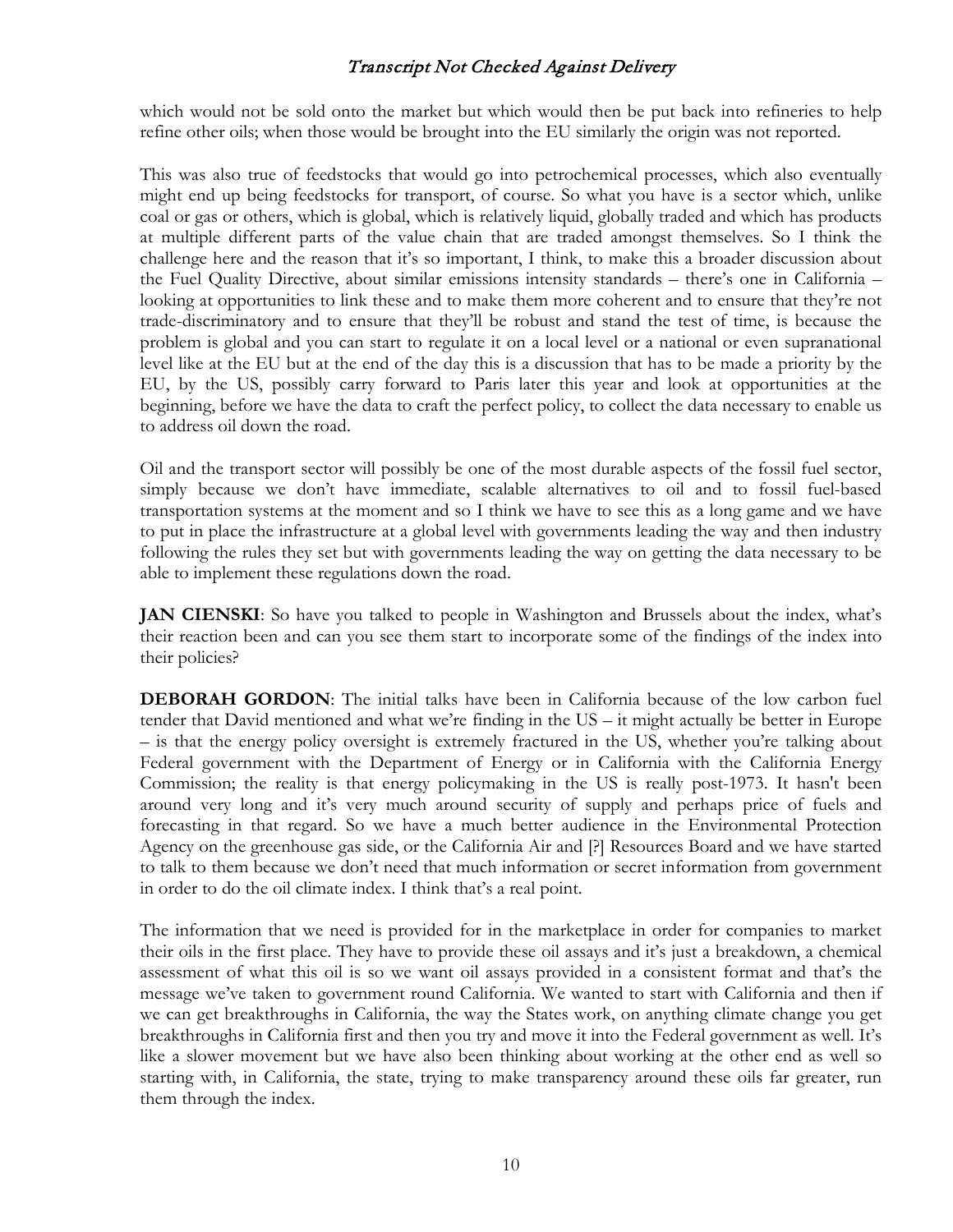But then also working through Paris with international stakeholders because it's interesting to my mind that China and India aren't really high on transparency in general but the world needs it across the board but on oil they are. These are countries that want to know about oil, they don't have a lot of oil, they need a lot of oil, they want to know a lot about oil so it's one part of this transparency conversation that could be a leading edge in Paris on, for climate purposes, transparency on oil is something that you can get in US, China, India, Europe – big importer – to care about.

So the conversations have been good, they've been, oh, we didn't know there was that big a difference in oils. It was that awareness of, we've got to choose better.

**JAN CIENSKI**: One of the reasons you went down to 30 oils was simply that the data you had access to was so wildly varied that it was difficult to use a full sample. Is that something that you thought you'd persuade regulators and governments to do, to come up with a single or more transferrable standard that you could use to create a wider index?

**DEBORAH GORDON**: Yes, absolutely and I'll explain; we have no fracked, Vulcan, Eagleford, US oils in here. You probably didn't real but it's in the report, you can read all the oil names. The reason why in phase one we don't have any US lifetime oil is because we don't have oil assay for them. The reason there's no oil assay for them is – this is ironic – they didn't have to market that, they can't be exported because US has a crude oil export ban and there was such a high demand for them when they came out of the ground that there was a speedy, rapid marketing that didn't go global.

So the US oils haven't gone global for policy and other reasons but what is reported globally is these oil assays are in the public domain. We collected hundreds. Ahmed [?] collected many hundreds of them actually but they're all measured in a different format. There's no difference other than basically what you're doing in the oil assay is you are simulating what the oil's made – you know what the oil's made out of and you're putting it through a simulated distillation process and you're cutting, at this temperature this will happen, at this temperature this will happen. You have these temperature cuts. The problem is that you don't have the same temperature cuts for oil assays, you have to make assumptions to make them standardised and those assumptions introduce a lot of error. What you want in an oil index is comparability, you really want to be able to say, we really think this oil is 5% more than that oil.

But if you start making these assumptions you've made that fuzzy so all we really need is the same temperature cuts and they're random and there's no good reason why they're random. They're probably a little bit randomised based on what refinery you think that oil might go to and a lot of the oil assay, like everything else in oil, was set up around the 20th century of oil. It's not set up around what oil's becoming, it's set up around what oil was so this is just the first of many things that are probably going to have to change in the oil sector to set the industry up into managing this whole new array of oils that are coming out of the ground.

What are the prospects? I think the prospects are better than good and the reason why I say this is it's not just for green house gas emissions. You need good oil assays for rail cars that don't explode. The reason why rail cars are exploding in North Dakota and Canada is because the handlers didn't know what oil was in the rail car because there wasn't really good data on that oil. So you need this information for safe handling, for safe operations, for greenhouse gas emissions and for investors to decide how much this oil [inaudible 00:45:53]. So I think those forces – oh.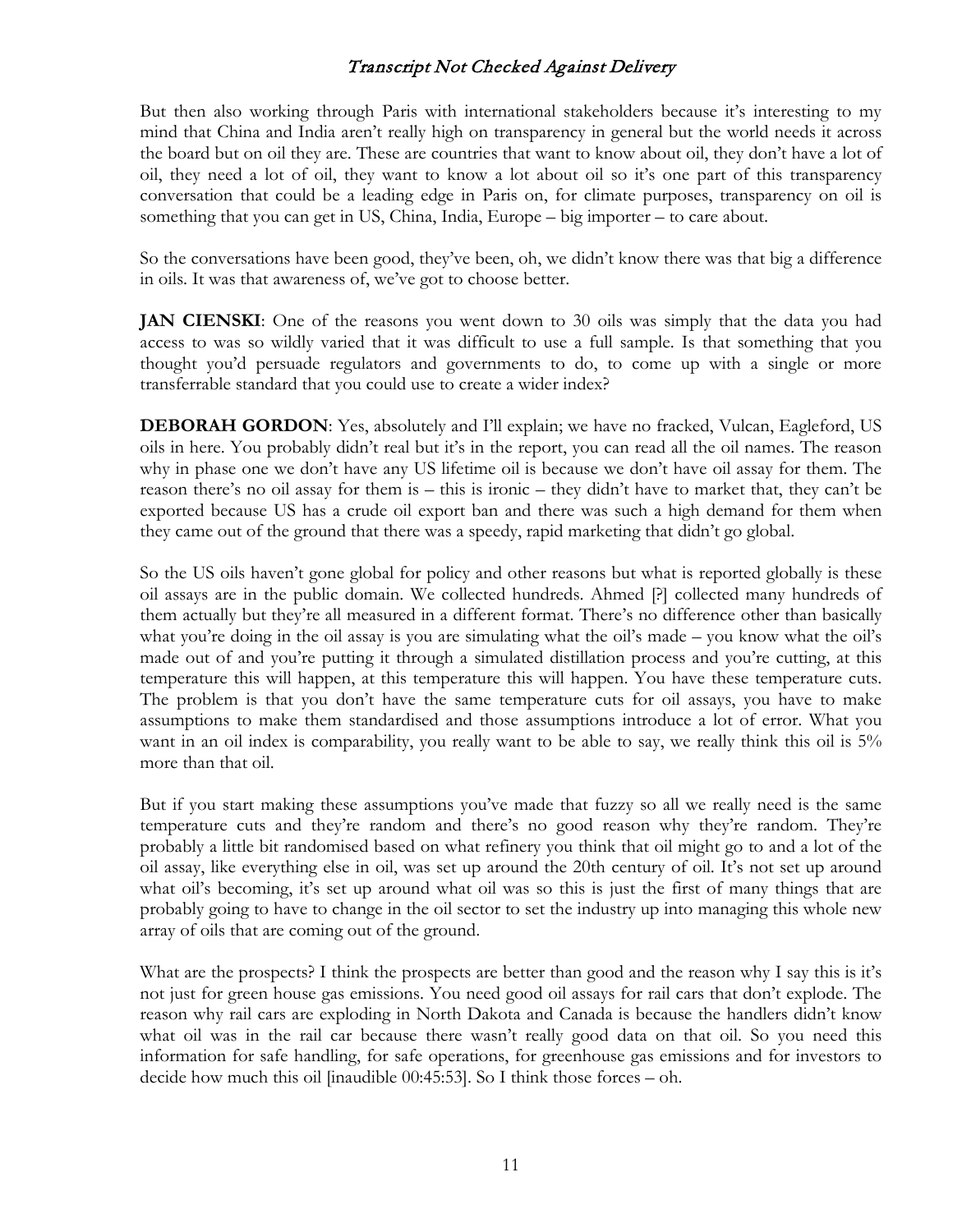You also need this kind of information or the tracking of oil in terms of black markets for oil so if ISIS is selling oil and you want to know whose oil ISIS is getting you really want this kind of information because you want to be able to track this oil over time even for security purposes.

**JAN CIENSKI:** One of the other things that really pointed out the difference between the oils was flaring so how do you measure that now, is that publicly available, are the Chinese and Nigerians...? I assume the Norwegians, since they don't flare, that's fine but how do you get the data and what are you going to do with that in the future to improve the data that you've got?

**DEBORAH GORDON**: It's a great question because there's a real part of this both for flaring and for land use, the extreme oils; I explained. There's a very big use for satellite information there. The current data comes from literature largely and industry reporting on flaring; who's doing what. It is out there a little bit but it's a bit spotty and we know Iraq flares a lot of their oil, we know Russia flares a tremendous amount of their oil. The Vulcan [?] have been flaring a lot of their oil, they don't have gas handling infrastructure up in North Dakota. So the oil's worth so much, the gas isn't worth so much. They've been burning off the gas and wasting a sizable part of their investment. They're just burning it up because they make so much money taking the oil out of the ground.

This ultimately can be managed by satellite data and NOI has a satellite, the National Oceanographic Institute has a satellite and in the next phase, phase two of the oil climate index we're going to sync that satellite data to knowledge we have of regions that flare and see. We need to correlate this better. The satellite passes around Earth once a day so you can get a bulk of data and a lot of this, I think, is moving into the metadata handling of the world. There are many firms now that love data. The data itself will give new knowledge.

**JAN CIENSKI:** My understanding as well is that the model is robust enough that you don't need every single parameter to be able to construct it, that you need just a handful in order to get useful information out of it.

**DEBORAH GORDON**: Yes, this is true of the upstream model so the extraction model that has the biggest range of emissions so it's a very, very important part of the whole oil supply chain to get a handle on extraction because you can have an emission of one and an emission of ten, it's a huge variability there. That model, Adam Grant's model from Stanford, is the oldest model that we have, it's been around for about six or seven years. It's used by the California Resources Board and there's been...

In fact I just found out that California has modelled the upstream emissions for every California oil so we're trying to get the oil assays so that we can run every California oil through the oil Climate Index, which I think would be very important for the state to understand what they're doing. But the model was designed over time with a lot of analysis that a little bit of information will correlate to other information and so a little bit of information works with the other information that the model has to improve upon itself. So it's a bit of a dynamic model so you don't need to know everything about the oil, every last bit of information to make it accurate and it gets more accurate the more information we get over time.

**JAN CIENSKI**: I'm curious about the industry responses because my feeling would be that if you are producing some of the higher greenhouse-emitting gas [sic] fuel that this would not be information you'd particularly want out there because it could effect the value of your company, it could affect the marketability and the sale price of your product over time as it became more widely used. Are you seeing some push-back from companies like [unclear 00:49:48]?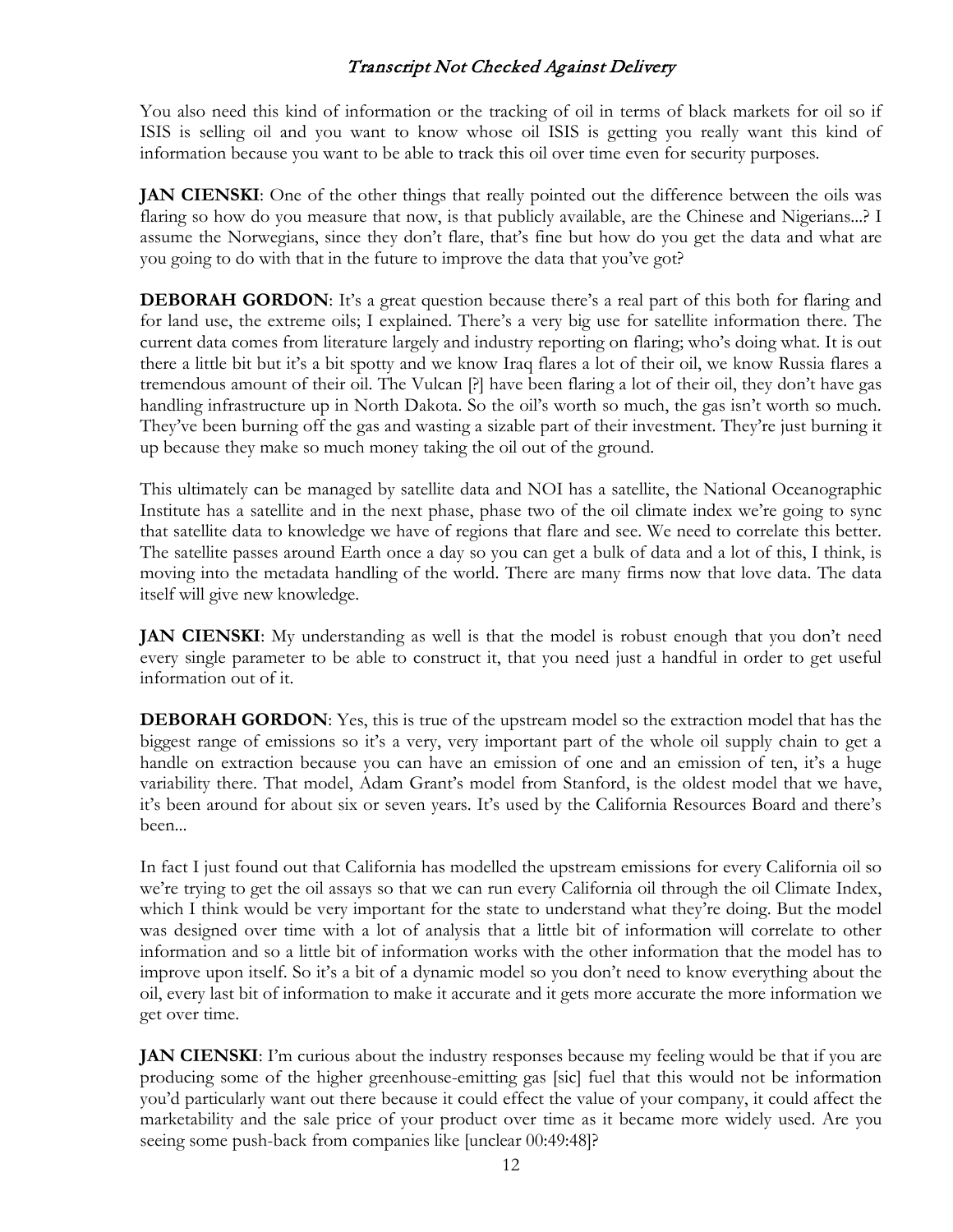**DEBORAH GORDON**: Exxon was actually quite active on this process. We had a workshop with stakeholders. Exxon and Chevron and Shell were all there. I don't think it will be the majors necessarily that this is going to hit the most. First of all, to be very fair, most of the world's oil is in the hands of the national oil companies so this really goes deep down into Petroba, Send [?], into Russia, into Amanco [?] and one or [?] two other places. Then what we've seen in Vulcan and Eagleford is this isn't even about the majors, this is about wildcatter independent oil companies.

The other thing, to answer your question, is the information that we've really brought to the fore has nothing to do with any particular company. These oils can be owned and swapped and disposed of readily by companies depending on how those companies – and companies trade their oil plays often. They won't necessarily remain in an oil play and in fact one of our oils that we have that was one of the higher oils in California, South Bellridge; I did some digging. It was an Exxon oilfield that has long been an Exxon oilfield that was just last year swapped with a company I'd never heard of so I was really curious about this. It's interesting because if Exxon was even paying attention to this they'd do the right thing for the climate by saying, we're not going to produce South Bellridge, we're not going to be involved in South Bellridge.

It was bought however by a company called Linn [?] Energy and when I did some digging on Linn Energy I realised this was going to be a very interesting, fascinating world that this information's even more valuable for. Linn Energy's a master limited partnership, it's not an oil company. This is owned by an investment arm, basically an investment firm so if the investors think that this is a good investment they'd better figure climate into this as well.

So I think that this world is getting only more... You have the traders involved. You're getting a reintegration in a strange way of the original oil industry from 100 years ago. It's now independents, it's countries, it's major oil companies, it's investment firms. There are so many entities that are involved in this that I almost don't know who will push back on it because some of them are going to get information out of this and some are going to give and it's a little bit... The industry's heterogeneous like oils are, which helps. It means that you need more information.

**JAN CIENSKI:** And because you're not reliant on industry supplying you the data to create the model you're basically dependent, even if specific parts of the industry are not very happy with what you're doing it doesn't really affect you, it doesn't need it [?] for the model to work.

**DEBORAH GORDON**: Right, exactly.

**DAVID LIVINGSTON**: That's right, but the other thing that I think is important to emphasise about this is that there are systemic changes going on in the energy sector, in the oil sector and in the way that oil companies are expected by civil society, particularly in the United States and in the EU, to engage on the climate issue and I think we see that. It's very timely; this week on April 16th at the BP annual shareholder meeting there'll be a shareholder vote, a very historic one on a climate resolution which has been put on the agenda which'll require BP to, amongst other things, if it passes, be much more transparent with the climate impact of its operations. That would obviously include the variable climate intensity of its different fossil fuel assets round the world, to talk about what it's doing on renewables and alternatives and to generally just be more transparent and more engaging with outside stakeholders and the shareholders on how it's managing and how it views climate risk going forward.

Next month there'll also be a similar one that'll be brought to Shell and what you might expect me to say is that these companies have fought it tooth and nail because they see it as threatening their core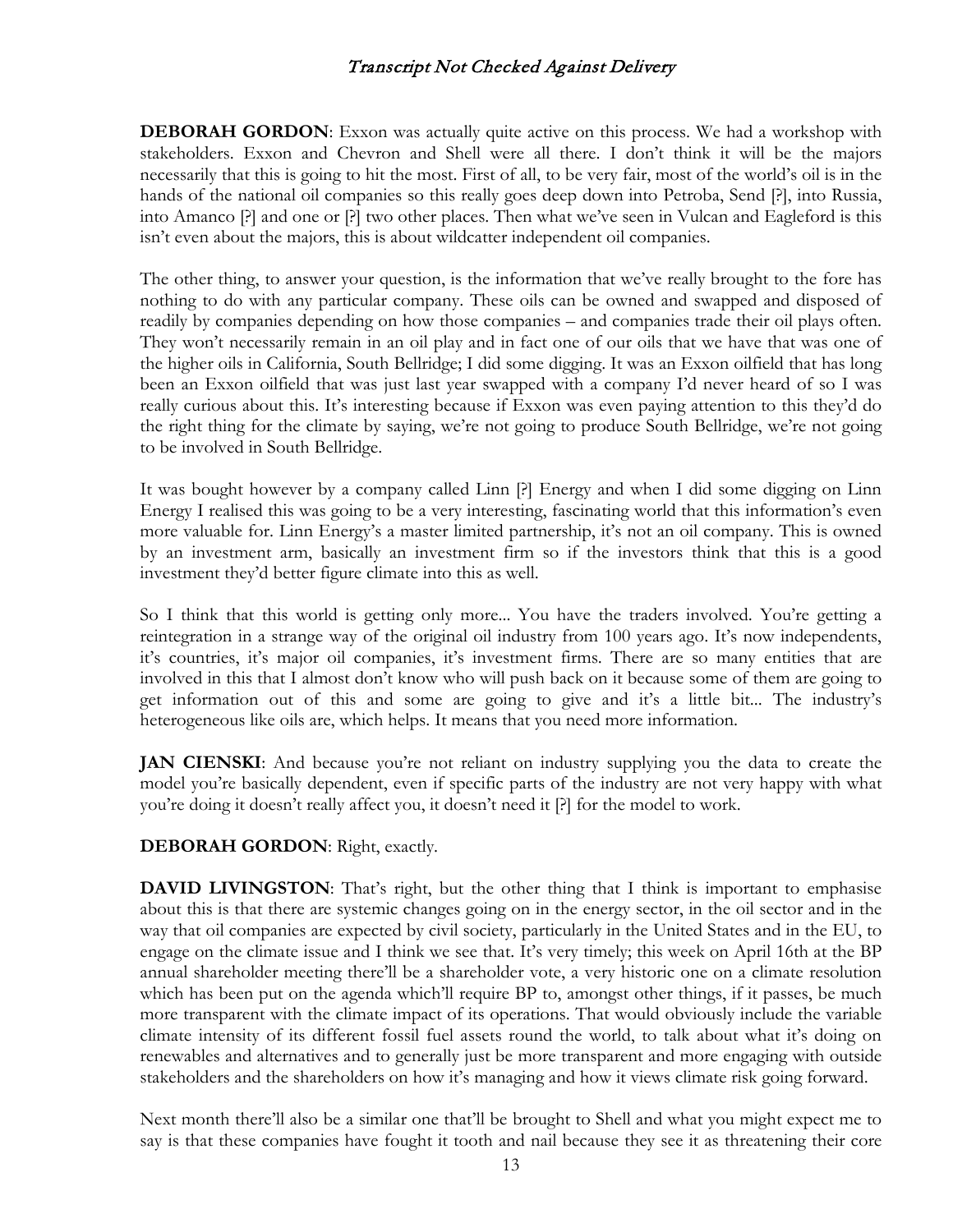business operations. But the surprising truth is that both Shell and BP have endorsed these resolutions. They see them as non-confrontational, as constructive and what I think that indicates to you is that we're starting to see very quietly – and we'll only know it in retrospect after it's happened – we're starting to see a little bit of a phase change and a little bit of a threshold and a tipping point in how companies are engaging on the climate issue.

What the Oil Climate Index offers is a third way between the camp that says fossil fuels will continue in perpetuity, that oil will always be a dominant fuel, that climate is not a priority, that we have to prioritise economic growth and energy security over climate, and those on the other side that believe in shutting down an oil-based economy tomorrow and that discount the large adjustment costs and the large shocks to the global economy that that would bring.

So you have the divestment camp on one hand and you have fossil fuel advocates on the other hand but this is a third way that offers companies the ability to say, okay, if we'd all agree to perform in every operation in the world, whether it be Nigeria or china or Venezuela or Azerbaijan, the same way that we've been operating for 30 years in Norway we can show significant improvements in the climate intensity of our operations, we can show real engagement, we can satisfy increasingly the institutional stakeholders, the pension funds, the hedge funds, etc, the activist investors that are asking us to engage on these issues. So I think that's the real opportunity for this with oil companies.

**JAN CIENSKI:** Are there similar indices to this in related fields like coal or natural gas and can you see maybe not using obviously the exact, same criteria but a similar approach to assess the full environmental or the full GHG impact on everything from wind to solar to coal mines to allow policymakers to get a much better sense of, does it make sense to build solar in the Czech Republic, for example, or does coal in a modern coal plant make more sense?

**DEBORAH GORDON**: On the edges – you are right. These models were really about oil, particularly oil extraction, oil refining; very different than you have in coal or gas; and then oil products, which are obviously different than coal or gas, going into different sectors. But what is on the edge of this – and we haven't modelled haven't yet and I would put this out more in phase three – is coal to liquids and gas to liquids are going to be – they already are but will be moreso replacements for crude oil and hydrocarbon. Understanding those and building those in the model will give that type of need to bring coal and gas into this oil climate index over time.

But beyond that, having the stratification and the disaggregation of understanding how big is the variation of different coals and what are the hidden ways beyond flaring and venting of managing gas better. I think it's going to be the way of the future. I think this is exactly what David said, this middle road that we're in right now, that there' this growing awareness that you have to manage climate and a reality to managing climate but the ultimate, penultimate get off fossil fuels is a very long road.

So getting to that road has to do with how to manage what we have better and better and not get into plays that we can't manage and not go there until we can. So it puts this race to the top and I do think it's going to be worthwhile to do that for other sectors. Life cycle analysis has started to do that so I remember the life cycle analysis of the solar cell. I've seen those types of things there but bringing those up with new technologies and keeping them refreshed, I think, is going to be very important.

**JAN CIENSKI**: The idea of feeding in to make them correlate in some sensible way with your index so that it's relatively easy to postulate [?] particular [overtalking]...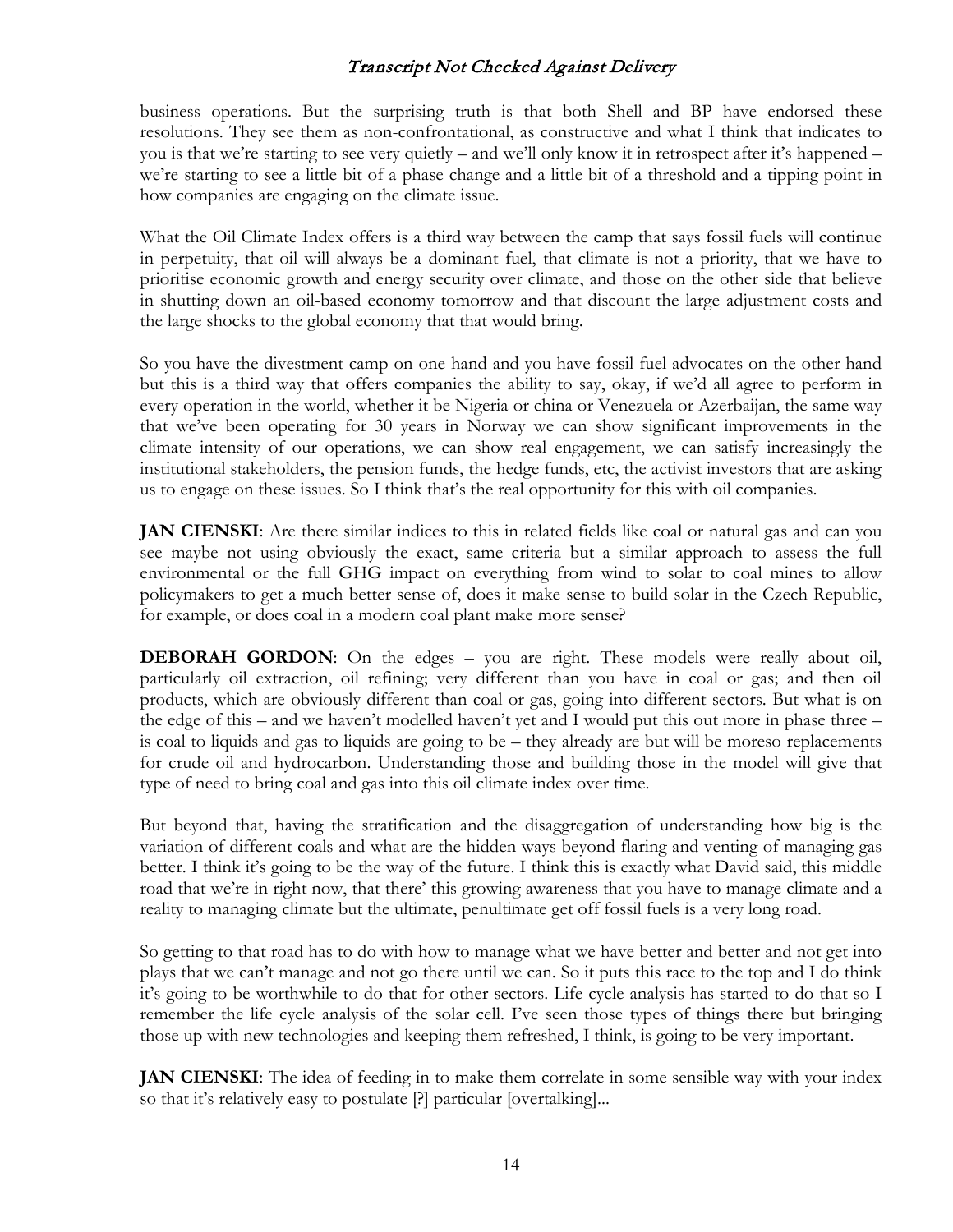**DAVID LIVINGSTON:** Absolutely, and the thing I'd say too is we're getting close to the point where there'll be another tipping point and that's where you have an energy storage technology that's cheap enough and that's light enough and that performs well enough that you have innovators like Tesla and you have innovators like BMW that can put that into a car and can all of a sudden make electric cars truly competitive for the mass of consumers in the EU and US initially but then also the Chindia market, the Chinas and Indias of the world.

At that point what you have is you just crumble the wall that's divided the transport sector on the one hand and the electricity sector on the other hand, where we typically say, okay, gas, solar and coal are all competing against one another in this electricity market but oil has enjoyed a virtual monopoly in the transport sector for so long. As soon as you start having the electrification of transport this changes everything and then it becomes very relevant to compare, okay, your electric fuel is not carbon-free, it's running on something so what's the grid mix, is it solar, is it hydro, is it wind, is it coal and what're the complete embedded emissions within that system, including the emissions associated with the construction of the battery and the construction of the vehicle, which I think are not negligible and have to be taken account of.

But I think what we're all getting at is the importance of the life cycles approach and this systems approach to looking at energy because I think if we're seeing anything over the next ten to 20 years it's the tearing down of walls that have divided various segments of the energy sector for so long and the integration of things into operationally efficient, optimised [?] systems.

**JAN CIENSKI:** Good. I think we've got a couple of mics in the hall and if anybody has questions from the floor it would be a time to take them.

**JENS HERKMANS:** Thank you very much. 28. Andrew Folkmanis from the European Commission in DG Energy, one of a number of colleagues here. I see some others in the place. I just wanted to comment on David Livingston's initial view on security because you're looking at climate and if you look at the 2030 package, yes, it builds on the previous 2020 targets taking us towards 2027 but it also includes an important aspect of security, looking at security as interconnection and if you go right to the end of that paper you will see a section on governance. In that governance you have indexes, indicators which are still in development from our side, the member states have asked us to develop those and security, safety will be part of that.

So when you say you're going to develop your index further, perhaps one dimension you should look at is to understand how it fits in the, shall we say, broader set of indicators, including the security dimension for oil but of course for others too so looking at the big picture.

Open information is very good and very delicate and difficult in the energy sector so I think also in the spirit of 2030 it's good that you're pushing the frontier on that.

Finally on innovation and innovative processes, we do have an R&D programme and the R&D programme at the moment doesn't really do very much in this fossil fuels area. Maybe it should do a little bit more to look at innovative and hybrid processes and I think generally we would welcome that because perhaps CCS would be a step too far too quickly, and smaller steps to cleaner, CO2 clean pools [unclear 01:02:08] clean is the way we need to go in that sector; also innovative processes so pointers in this direction are welcome too.

**DAVID LIVINGSTON:** Absolutely, if I can just agree wholeheartedly with that. I think when you mentioned the energy union project, when you mentioned the 2030 goals, when you mentioned that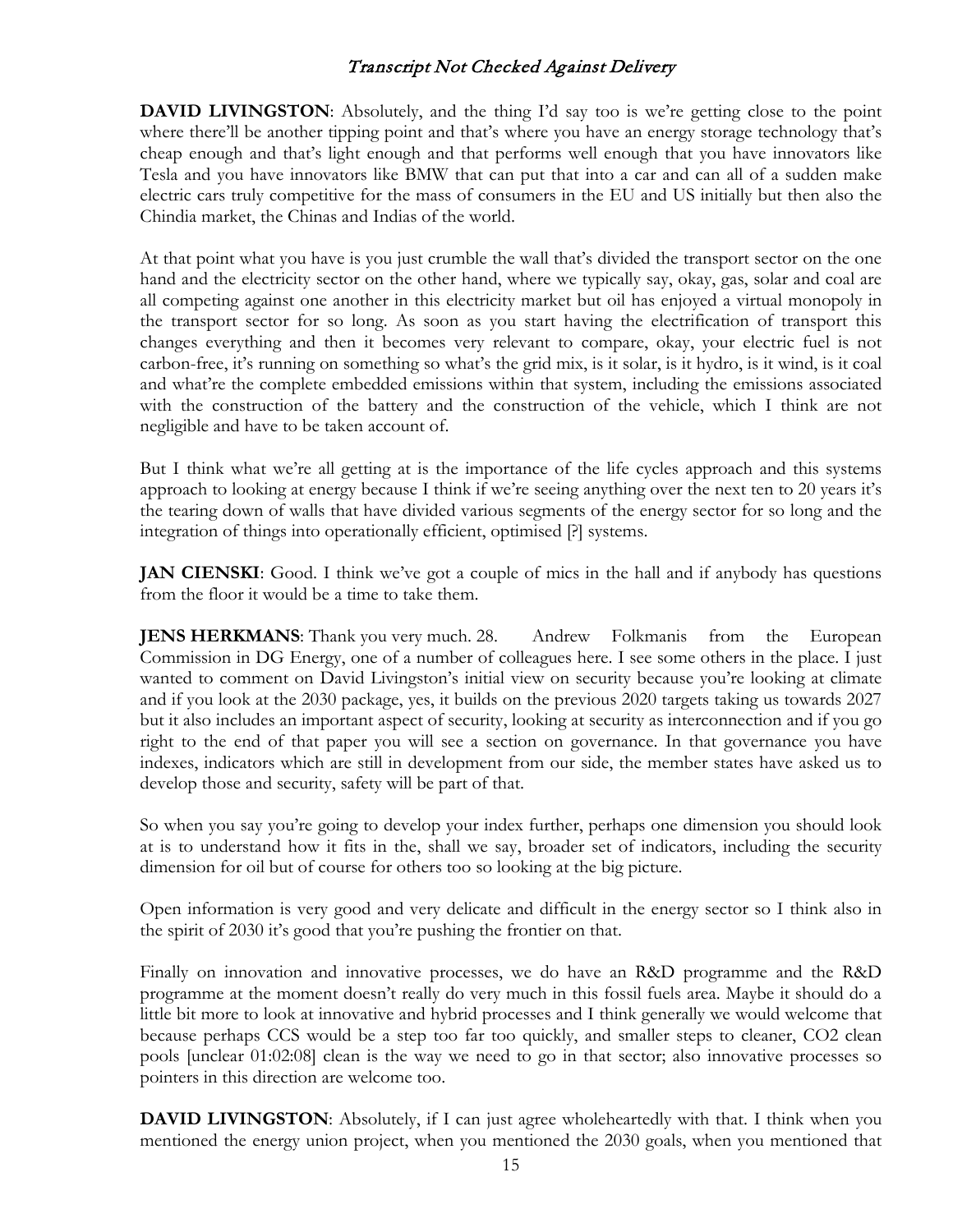paper, Jens, one thing that comes to mind that very aptly describes the Oil Climate Index is that the Commission – very interestingly, for the first time – does really put an emphasis on governance and not just the hardware, as they put it in the paper, of pipeline interconnectors, not just hard infrastructure but they also look at the software of energy governance and put equal importance on the software aspects of a well-functioning energy market and a secure, safe and affordable and clean energy market in Europe. So I think that the right way to conceptualise the oil climate index is actually just that, not a single piece of policy but an underlying software that enables us to make better decisions across multiple different issues areas and multiple different policies.

The other thing I would say on the innovation side of things and we talked about it a little bit in the initial presentation but opportunities in the upstream are very significant and I think ways to incentivise oil companies, which are not going away any time soon, and which regardless of your ideological viewpoint will inevitably own a piece of the future energy system whatever that energy system looks like, incentivising them to develop the capabilities in-house to do this and to make the deployment of renewables and alternatives and the reduction of carbon emissions in the road sector a profitable activity is important.

So in California there's a firm I've spoken with before that's doing some really incredible things in terms of concentrated solar power, generating scheme for enhanced oil recovery. Their two biggest markets, interestingly enough, are California and Oman and you could argue that there are no two more different markets than the perennial oil consumer of the last 50 years, California with its freeways and with environmental awareness and a green movement that runs all along the Pacific coast, and then your canonical Middle East oil producer. But the Sultan of Oman has made a major commitment to this and it just shows that there are technologies that can appeal to national oil companies, governments and also private oil companies. The key is for policymakers to listen to that, to realise it and to put in place incentives that make that a profitable activity.

**JAN CIENSKI:** I think we had another question here.

**FABIO MARCHETTI:** Hello, Fabio Marchetti, I represent ENI, the oil and gas company. Just a comment; we seem to imply that electrical vehicles are the best solution for the future but we assume the energy mix is key and an electric car component will be much more polluting than a normal car in Belgium [?] or [inaudible 01:05:19] car with more balanced energy mixes is better so I think we should keep that in mind and there are very good alternatives like gas in vehicles and many companies are investing in that because of its more appropriate footprint.

Just a question; is there in the modelling a way...? For example, in Nigerian oils or in Congo-Brazzaville, for example; we have a zero-flaring commitment by 2017 and a lot of the gas flared, we have built gas-powered generation. Is there a way to factor the activities that a company does, for example, to have zero-flaring and the fact that the generation is much cleaner than charcoal, for example, that was used in some of these areas. Is there a possibility to put that...?

**DEBORAH GORDON**: Yes, it's in... When you're playing with the tool you can adjust flaring down to zero so our figure was 10%. You can never say flaring's zero because it's there for emergency purposes but Norway is basically almost zero so you can show how those Nigerian oils, if you were to operate them like Norway's oils, you could see how it reduces the greenhouse gas emission impact so that's there in order to forecast and make commitments. It'll be fantastic to get more of those commitments out there.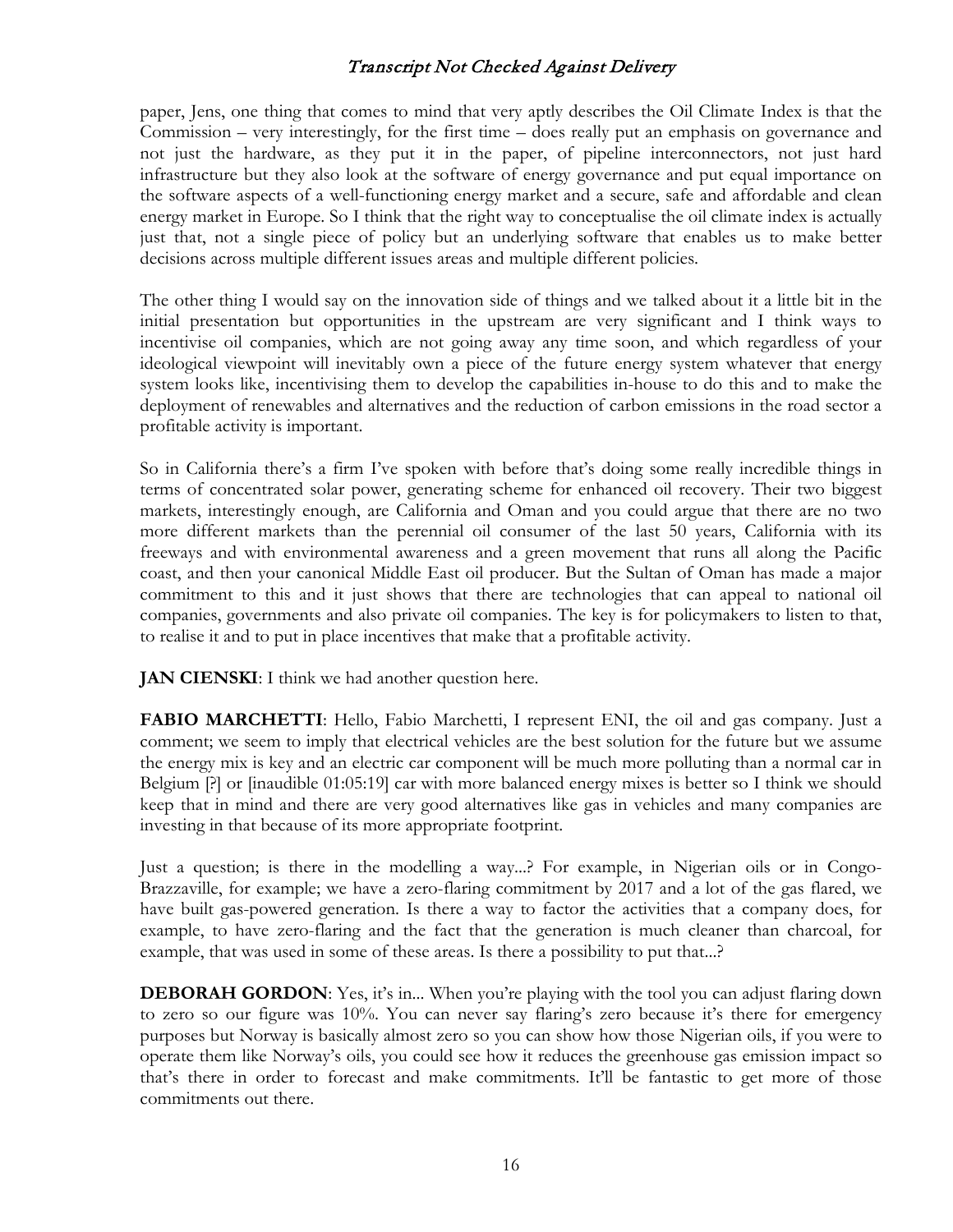I think your original question follows on what Jan was saying in terms of building this metric out ultimately to be able to compare those different power generation mixes that would go into comparing the equivalent barrel of oil that you were displacing; how would that be for an electric vehicle depending on where you are and your commitments made.

I guess the one thing I'll say about electric vehicles is that it might not be in every location a shortterm reduction in greenhouse gas emissions but it is the bridge, electric vehicles are the bridge to renewables in the transport sector. Biofuel's from a different angle but electric vehicles for solar, for wind; that's the best bridge. We're not going to have obviously those renewables in cars themselves.

**DAVID LIVINGSTON:** Yes, and I think the life cycle analysis and comparing apples and apples and not apples and oranges is incredibly important and I fully agree with you on that. On different commitments and on this notion that I think we haven't emphasised enough, the fact that all these numbers shouldn't be interpreted as final point estimates but they're just best estimates of a certain point in time which really should be thought of as best estimates within a range. There's a range because even within a particular oilfield there can be different operations, there can be different operations, there can be different technologies being applied and so you're bound to have some variance and so there is no final number associated with an oil.

It is very much going to be dynamic and changing over time so I think it's very important to have this project as an open and regular dialogue with industry so that we're making sure this is consistently updated and reflecting and encouraging companies to come forward and race to the top in terms of disclosing best practices and what they're doing in various regions around the world and how some of these might change some of these best estimates in the index.

#### **JAN CIENSKI**: A question here.

**JIŘÍ JEŘÁBEK**: Hello, I'm Jiří Jeřábek from Greenpeace. I have one question and one comment. You mentioned something about the permafrost so do you in fact include the leak of methane in there, do you include also the land use changes and also methane leaks from mining, from drilling?

The other is that not only climate impact should be considered by looking at oil. As Greenpeace we are now criticising the oil drilling in the Arctic because there is also a huge danger in this extreme environment of leaks, accidents and environmental destruction, not only the climate. Thank you.

**DEBORAH GORDON**: Yes, no, very good questions. Adam Grant's chief upstream model, which is where these types of issues – I guess venting and flaring is probably everywhere but in Adam's model the venting and flaring and the methane leaks [?] are included. The land use is pretty cursory. We have, I think, three levels of disruption that you would find in land use so what we wanted to do in phase two; you have a very low impact, a moderate impact and a high impact so it's there but it's a first phase.

What we want to do in phase two is use again satellite data in terms of actual disruption in terms of land use and also use satellite data in terms of the venting and the flaring so you can start to read these things from satellites and monitor them and see if they correlate well with what actually is being permitted to be done or how things were supposed to be operating. There'll be more of a verification aspect through satellite data so yes, land use, venting, flaring; all critical and all in the models and all due to be improved upon over time, which brings us back to the last point that this is a work in progress that gets better over time, you get better information over time.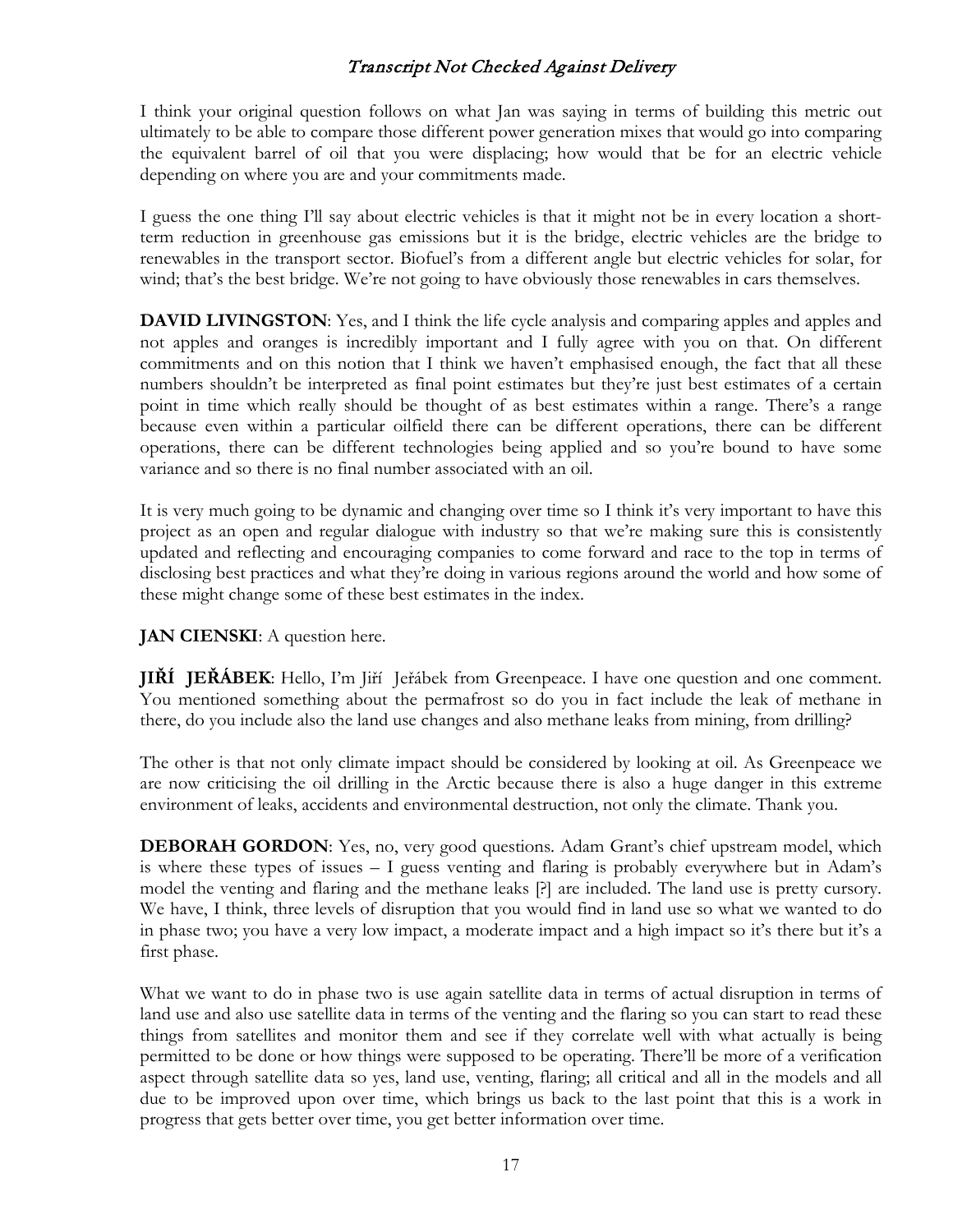On the infrastructure question, talking about pipeline safety, etc, again I think a lot of that goes to not just the question of operations but back to the question of transparency; what's in this infrastructure? Whenever a pipeline breaks in the US, in the last couple of years and we were moving diluted bitumen, the local authorities didn't know it was diluted bitumens in the pipelines in Arkansas that broke. The problem is that if you dilute bitumens you've taken this extra-heavy painting oil and you put very light [unclear 01:11:28] into it and in the pipeline it looks like oil, it might as well be conventional oil but the reality is you've basically taken hardened paint and paint thinner, mixed them together and you're treating it on the wall like it's real paint but in reality when it's exposed to the environment the heavy sank and the light evaporated and it didn't act anything like oil.

So I think that you need this transparency of what is – know your oil. Greenpeace, others need this transparency in terms of how you respond to these kinds of infrastructure management issues and handling that and in a case where there are problems you need to know what's in the infrastructure in the changing world of oil to be able to safely deal with it. That information is woefully inadequate at this point, it's all pretty much still assumed to be conventional oil, that's what the world is moving [?].

I'll tell you why. The reason why we're fighting this battle has a lot to do with public perception that gasoline and diesel haven't changed very much; yes, it's lower-sulphur. But the public's been handling gasoline and diesel for very many generations and the change hasn't really shown up at the end of the pump but there's so much change at the front end that those questions have lagged. So do I think NGOs are going to need this information, regulators are going to need this information, operators are going to need it, which only pushes the question that Jan had earlier in terms of how much fighting, push-back will there be on transparency. I think the usefulness is going to be vast because we live in the 21st century world where people want information and anyone who discloses it; the assumption is that you must be hiding something.

**JAN CIENSKI:** On the land use again, you're not really looking at things like cut-down forests or anything like that. You're looking at GHG emissions related to whatever you're doing to the land, permafrost or whatever, what's released by whatever it is that you're doing.

**DEBORAH GORDON:** Yes. So there're some very early models, they hearken back to some researchers from the 90s and 2000 and they've been slightly improved upon, that start to go into land use disruption and what that meant for the carbon-carrying capacity of permafrost or of forest. All of that can start to be analysed through satellite data.

**JAN CIENSKI**: Any more questions?

**NICOLA WATERFIELD**: Hi, Nicola Waterfield from the Canadian Mission with a question about petroleum coke. I think your model captures the combustion values of petroleum coke whereas in some cases pet coke can be stored or buried or it goes in [?] with coal so the net change in GHG emissions wouldn't be as significant. I'd be curious to know how you came to capture pet coke the way you did in the study, the entire combustion value and if there might be scope in future models to address some of the different treatments. Thank you.

**DEBORAH GORDON**: No, that's a very good question. Let me explain to folks what petroleum coke is. Pet coke is the bottom of the oil barrel. When you've squeezed every bit of liquid you possibly can through current processing techniques out of that oil, whatever oil you get, you basically get some leftover carbon, it's residual. You can't turn everything into liquid fuel and so the pep coke is an analogue to coal, it's the coal that's left over, the basically pure carbon left over in a barrel of oil.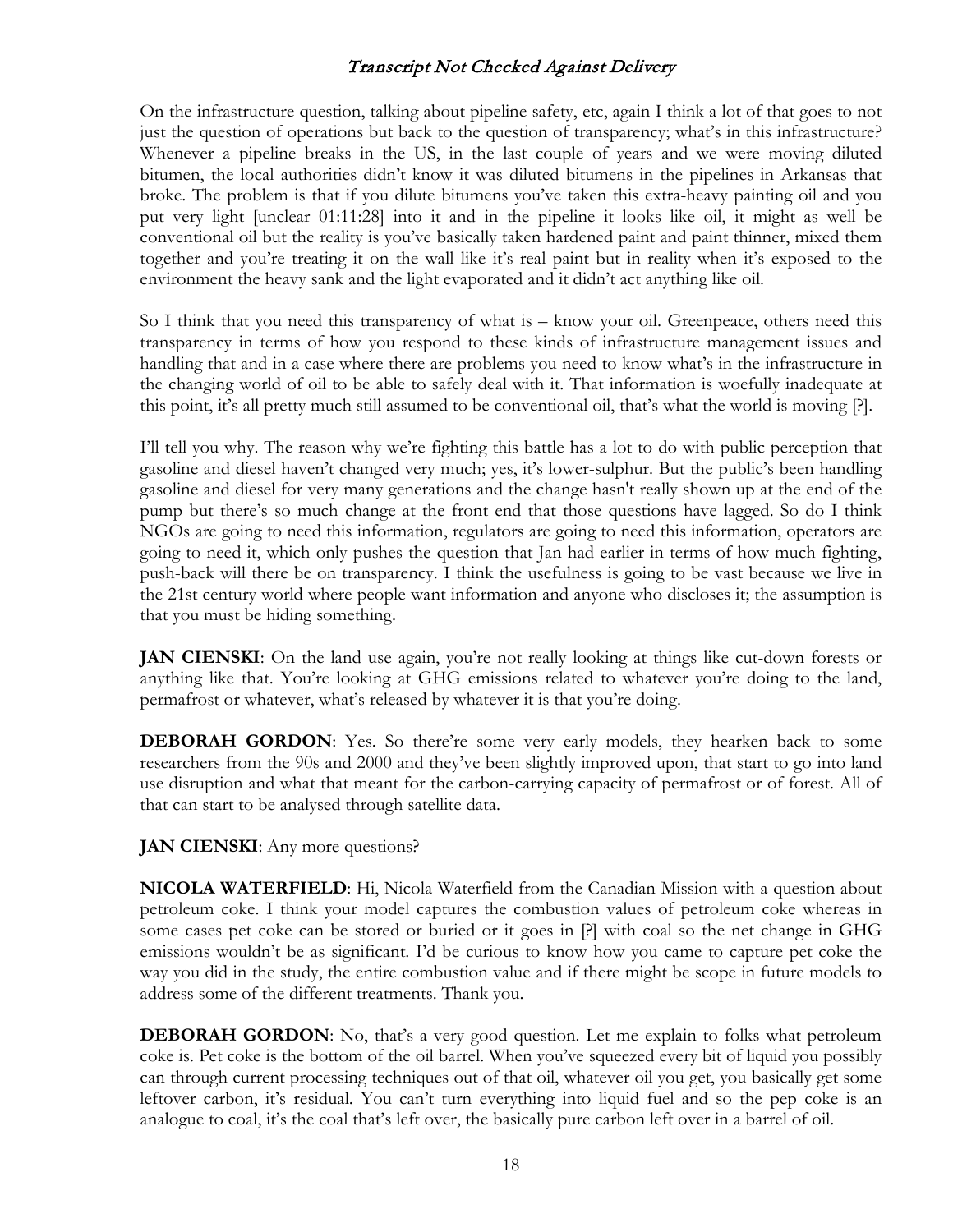The heavier the oil, the higher the carbon content going in; you get much more pet coke coming out; the lighter the oil, the less carbon content in that; you really get very little if any. You don't get any coke out of hydro-skinning [?], a refinery that takes light oil and you need a coking unit in a complex refinery to do this kind of wringing of the oil into solid residue and everything else liquid. That's basically what pet coke is.

Pet coke can basically be used as a replacement for coal. Canada's very far from market, its oil in Alberta is heavy so if you upgrade this oil in Canada and you send it to the US or China or anywhere else as a synthetic oil you have pet coke left over upstream. If you wait and dilute the bitumen and send the oil somewhere else to be refined into a pet coke wherever you sent it the pep coke's this movable feast. It can end up wherever you're dealing with it, it's in the oil to begin with if you're going to process it that way.

Canada handles it very differently than the US does. Canada right now is far from market so when a few of the projects in Canada upgrade the oil up there – and I should say Canada thought this was going to be the way that the industry was moving up there; it's not. They're not going to be upgrading, I don't believe, oil in Canada. It turns out that the pet coke is way too far from market. If you're going to have low-value residuals stuck up in Alberta it's not very economic to get it to replace coal in China and India and elsewhere so right now poor Canada has a lot of pet coke from these few projects that actually upgrade there that produce huge volumes, into the tons [or tonnes] of pet coke and it's far from market, not economic to move it so they've been storing it up there.

But the Canadian regulations say every possible energy resource, anything that could be an energy resource is protected by the Canadian Government to be an energy resource so it's stored up in Canada. It's not producing carbon, greenhouse gas emissions right now but it is slated for future use. It's in storage for combustion, that's the way – until and unless there's a change in regulation or until and unless there's a change in technology to do something else with that, like remove all the impurities that are vast and turn it into water purification carbon, doing something creative with it that isn't for greenhouse gas emissions.

The US is in a very different place. I have a colleague who's going to be releasing a report next month about pet coke from the US that's largely going to China so when the US gets bitumen and we refine it, we get the pet coke by a coast, we have the pet coke that's accessible to markets because it's usually on the Gulf Coast and you can ship it to places that want it. So this pet coke is 10% higher greenhouse gas-emitting than coal. It's very high in different heavy metals than coal is so it creates different problems than plants that burn coal could manage. It's high vanadium and nickel and different things than coal's high in, very high in sulphur, can be six or 7% sulphur. So it's really a very difficult, degraded fuel that the world... it's a waste product that's being burned, that has to be managed.

So then the question was about how to count the displacement, if it's displacing gas or renewables or coal. You get different emissions based on... or if it's just for new generation that wouldn't have happened economically otherwise, just because you have this basically very cheap pet coke to grow your economy on. So there are different variations on the theme and we have right now in phase one an on-off switch for pet coke that David was playing with so you can assume that pet coke is assumed default to be all burned and consumed but you can turn that off and you can see what happens to all of these oil emissions, how the oils re-sort themselves if the pet coke either is stored in perpetuity or we can think of a more creative thing to do with pet coke.

Spain produces a lot of pet coke, Italy, I believe, produces a lot of pet coke. There are parts of Europe that are really pet coke concerns but it's not through and through a bit concern.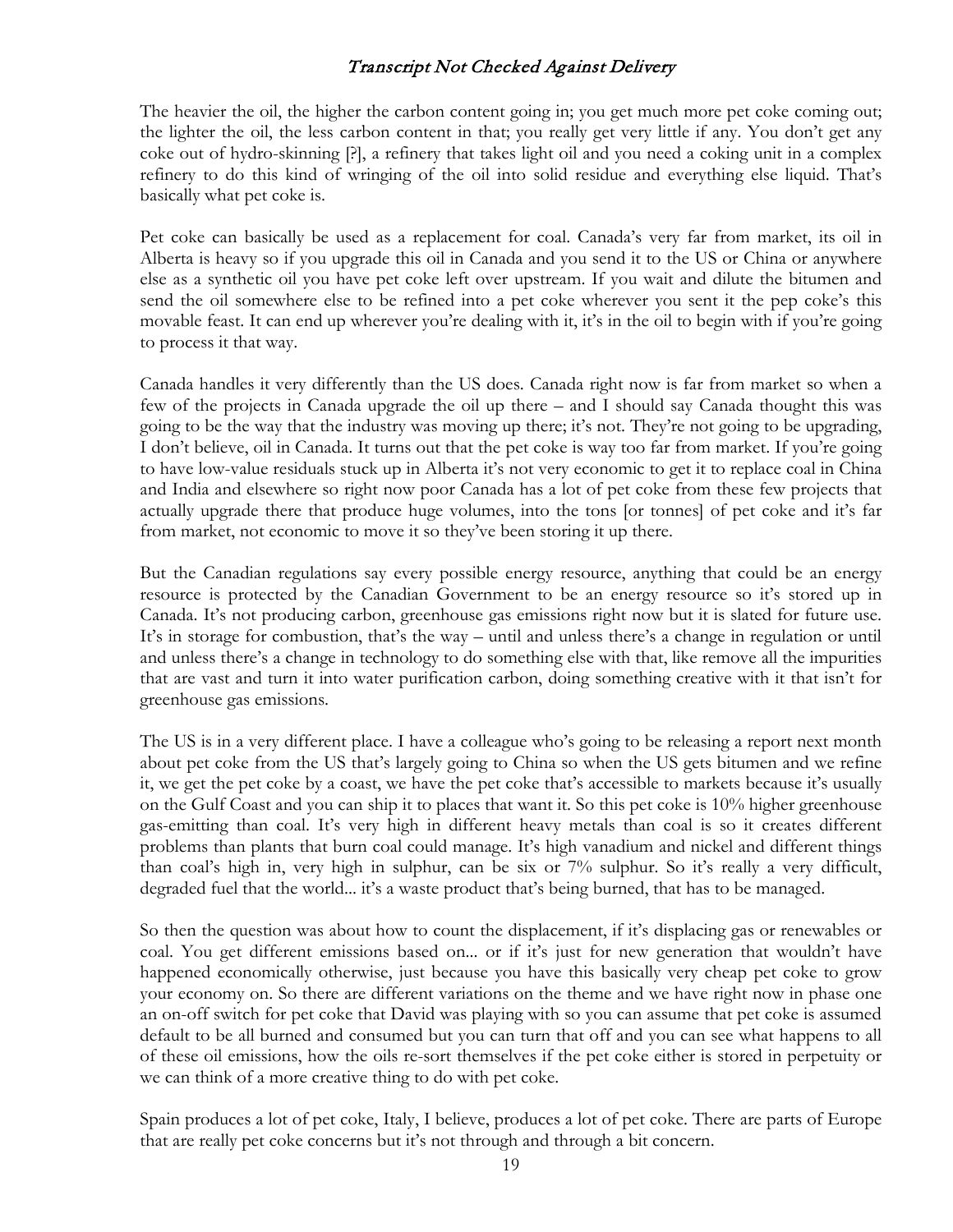**DAVID LIVINGSTON:** The only thing I'd add is that I was reminded as you talked about the US pet coke export situation that the sad paradox for the US or North American shale revolution is that because the US arguably has a quite antiquated oil governance architecture that includes still an oil export ban even as vast volumes of relatively light sweet fracked oil built up in the United States, that that oil's not coming to world market, but even as fracked shale oil and gas are having a huge impact on the domestic United States and gas of course has played a significant role though not the sole role in the US being on track to meet emission targets that it never thought it was going to make because it's replacing coal in the United States.

The two major energy export items which have seen the greatest growth in the past few years have been coal and petroleum coke and those are the only things that are leaking out of the energy sector and the energy system in transition in the United States and I think that calls attention to opportunities to rationalise the situation not only on economic grounds but also on environmental grounds within TTIP negotiations, within various bilateral discussions between the US and the EU. I think it points to a sad paradox of what's taken place within the [?] conventional energy revolution in North America.

**DEBORAH GORDON**: One of the things to that question I was going to raise earlier so there are two opportunities to deal with these heavy oils. One is to coke them and to remove the carbon and to reject the carbon and then you have pet coke to deal with. The other one is to hydrogenate them and put a lot – a lot – of hydrogen into them and get more product out of them so a very big challenge for the oil industry and why it's important that we have now this new open-source model prelim for [inaudible 01:21:30] as part of the Oil Climate Index is that how you get hydrogen is going to be a huge greenhouse gas question for the future. There are overlap use of [?] hydrogen and you can go there through coal, you can actually turn pet coke – wring a little bit out. It's basically pure carbon but a lot of the hydrogen comes out of natural gas but you need a lot of energy to dismantle the elements of natural gas back into hydrogen and carbon.

So hydrogen's going to be a very big part of this whole question and doing that. I know Germany spends a lot of time in terms of hydrogen and how to do hydrogen correctly.

**JAN CIENSKI:** Do you foresee that as the technology changes you'll have to update the model? You mentioned 30, 40, 50 years ago it was a much simpler environment so a lot of what you do now is based on measuring technological change of bringing new things, new approaches that had never been thought of in the past. Do you have a built-in ability to do that as new stuff pops up?

**DEBORAH GORDON:** Yes. We'll definitely have them in the extraction part of the optioned [?] model because it's codified in California and it has to represent real emissions in California so that will automatically happen and it happens routinely that the optioned model gets updated. The prelim model will go through the same thing and David and I yesterday were talking about... We have a methodology tab that's going to be added to the web tool but actually we'll have a page where we say which oils over time have changed, whether there's new data, that industry's committing to new things on certain fields that will change their emissions or there are updates to what happens in the field. So with that you could track how oils hopefully will race to the top and become better, lower greenhouse gas-emitting because that's the ultimate goal here. If there's that much competition in the oil market you might as well make them compete also on greenhouse gas from that perspective as well.

**JAN CIENSKI:** We have time for one more question as people are starting to filter out a little bit. Last question? No, great. Thank you very much for taking part in today's panel. Just bringing a Hollywood ending to the theme on technological change, I remember years ago I saw a King Kong